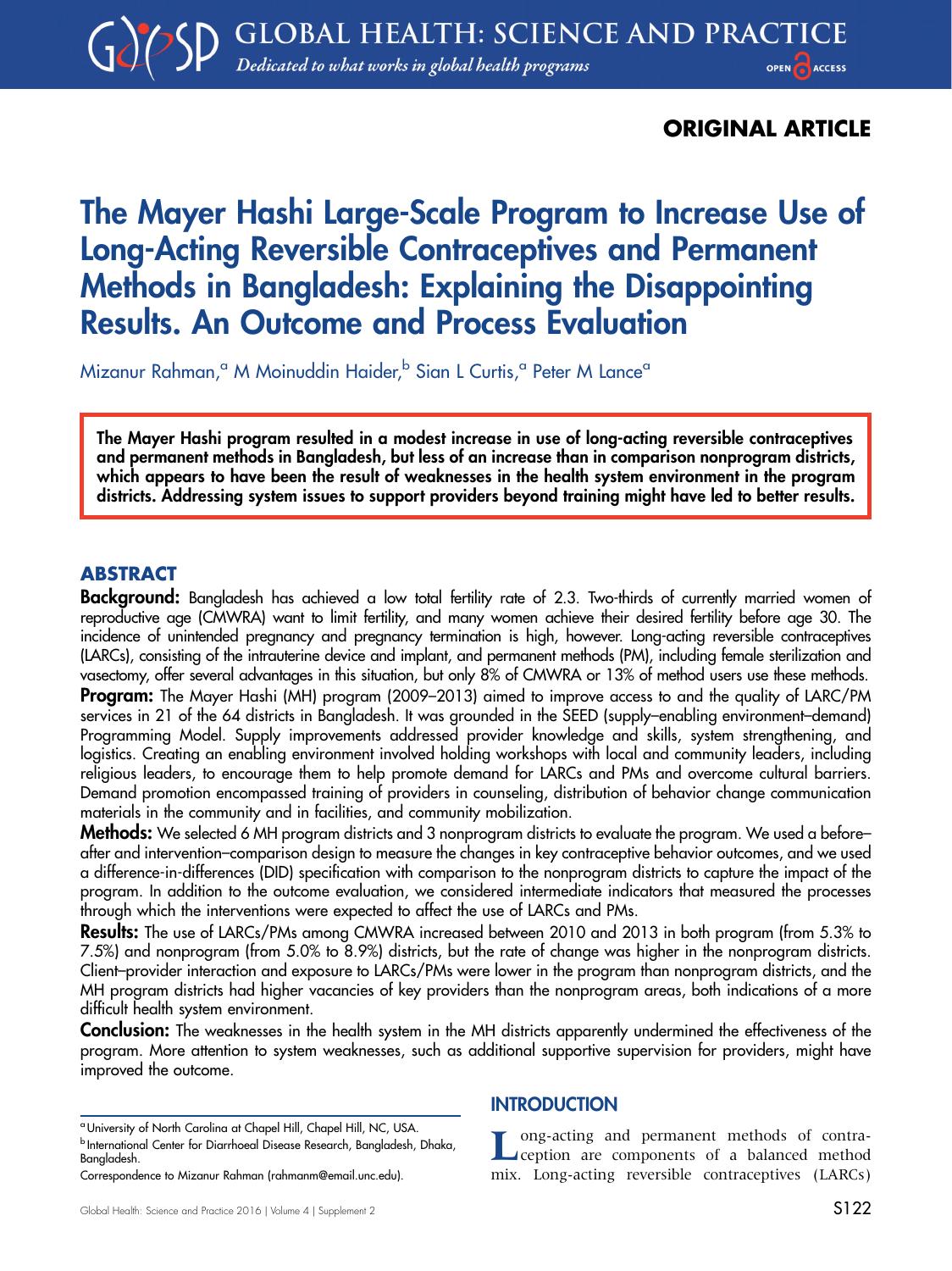comprise the intrauterine device (IUD) and implants, while permanent methods (PMs) include female sterilization and vasectomy. LARCs offer women and couples who wish to delay, space, or limit childbearing a number of advantages: they are highly effective, require little action on the part of the user, are suitable for a wide range of women, and are cost-effective over the long term.<sup>1,2</sup> Discontinuation and failure rates are typically low,<sup>3</sup> and LARCs have the potential to reduce unintended pregnancy and the associated risks of unsafe abortion and maternal morbidity and mortality.<sup>2,4</sup> There is growing evidence that many women and couples prefer LARCs when they are available and affordable.<sup>5</sup>

Bangladesh has achieved a low level of fertility (total fertility rate of 2.3) and a contraceptive prevalence rate (CPR) of 62% among currently married women of reproductive age (CMWRA), increasing from about 20% in the early  $1980s$ .<sup>6</sup> Increased use of oral contraceptive pills and injectables largely accounts for the increase in CPR. Currently, only 13% of users in Bangladesh rely on LARCs and PMs compared with 74% relying on pills, injectables, and condoms.<sup>6</sup> Another 13% of users rely on traditional methods. Pill use increased dramatically from 3% in the 1980s to 27% in 2014, while use of injectables increased from below 5% in the early 1990s to 12% in 2014.<sup>6</sup> In contrast, prevalence of PMs increased from 7% in the early 1980s to around 10% in the early 1990s, but has declined to 6% in the 2000s. Among LARCs and PMs, tubectomy is the dominant method. IUD use is low, currently at 0.6% of CMWRA, and the current prevalence of implants is 1.7%. The number of women choosing PMs decreased substantially beginning in the early 1990s, when the number of women relying on PMs who phased out of the reproductive ages annually was larger than the number of new acceptors, which led to a decrease in prevalence.

However, desire for fertility limitation has increased since the 1990s. For example, in the early 1980s, about half of mothers with 2 children wanted to have additional children.<sup>7</sup> In 2011, only 20% wanted to have additional children.<sup>8</sup> Among all CMWRA, 58% wanted to limit childbearing in 1993/1994, increasing to 65% in 2011,<sup>9</sup> and most women achieve their desired fertility before age  $30<sup>8</sup>$ . The high reliance on shortacting and traditional methods exposes women to increased risks of method failure $10$  and early method discontinuation $11$  during the 15 to 20 years when they could become pregnant after they achieve

their desired family size. A high proportion of mothers (30%) report that their last birth was unintended.<sup>8</sup> Singh et al. reported there were 1.3 million menstrual regulations and abortions in 2010 in Bangladesh, yielding a pregnancy termination rate of 36 per 1,000 women ages 15-44 years old.<sup>12</sup>

The government of Bangladesh, along with NGOs, have encouraged efforts to increase use of LARCs and PMs to meet the needs of couples for sustained contraception. One example of these efforts is the Mayer Hashi (MH) program, funded by the United States Agency for International Development (USAID) from 2009 to 2013, to increase access to LARCs and PMs and improve the quality of services. We evaluated the impact of **Bangladesh has** this program on use of LARCs and PMs and **achieved a low** explored the pathways through which the pro- **total fertility rate** gram aimed to influence use of these methods to **of 2.3 and a** interpret the findings of the impact analysis.

PROGRAM DESCRIPTION

## Family Planning Service Delivery in Bangladesh

Both the public and private sector deliver family planning services in Bangladesh. Most of the LARCs and PMs are provided by the public sector, whereas short-acting contraceptives are provided by both the public and private sector. In 2014, 92% of IUD users, 93% of implant users, 85% of vasectomy users, and 69% of female sterilization users obtained their method from the public sector. This compares with 42% of pill users, 61% of injectable users, and 15% of condom users.<sup>6</sup> The Directorate General of Family Planning (DGFP) of the Ministry of Health and Family Welfare (MOHFW) is the public-sector agency that delivers both LARCs and PMs and short-acting contraceptives. Pills, condoms, and injectables are available at pharmacies, and pills and condoms are also available in convenience stores.

The DGFP delivers family planning services both in communities and health care facilities. Female family welfare assistants (FWAs) are responsible for visiting homes every 2 months to provide information and counseling and to supply pills and condoms.<sup>13</sup> The family welfare visitor (FWV) provides injectables and IUDs at the family welfare center and satellite clinics in communities. In the past, only FWVs provided injectables, but FWAs have started to provide subsequent doses of injectables (the first dose is given by the FWV from a facility). There is

contraceptive prevalence rate of 62%.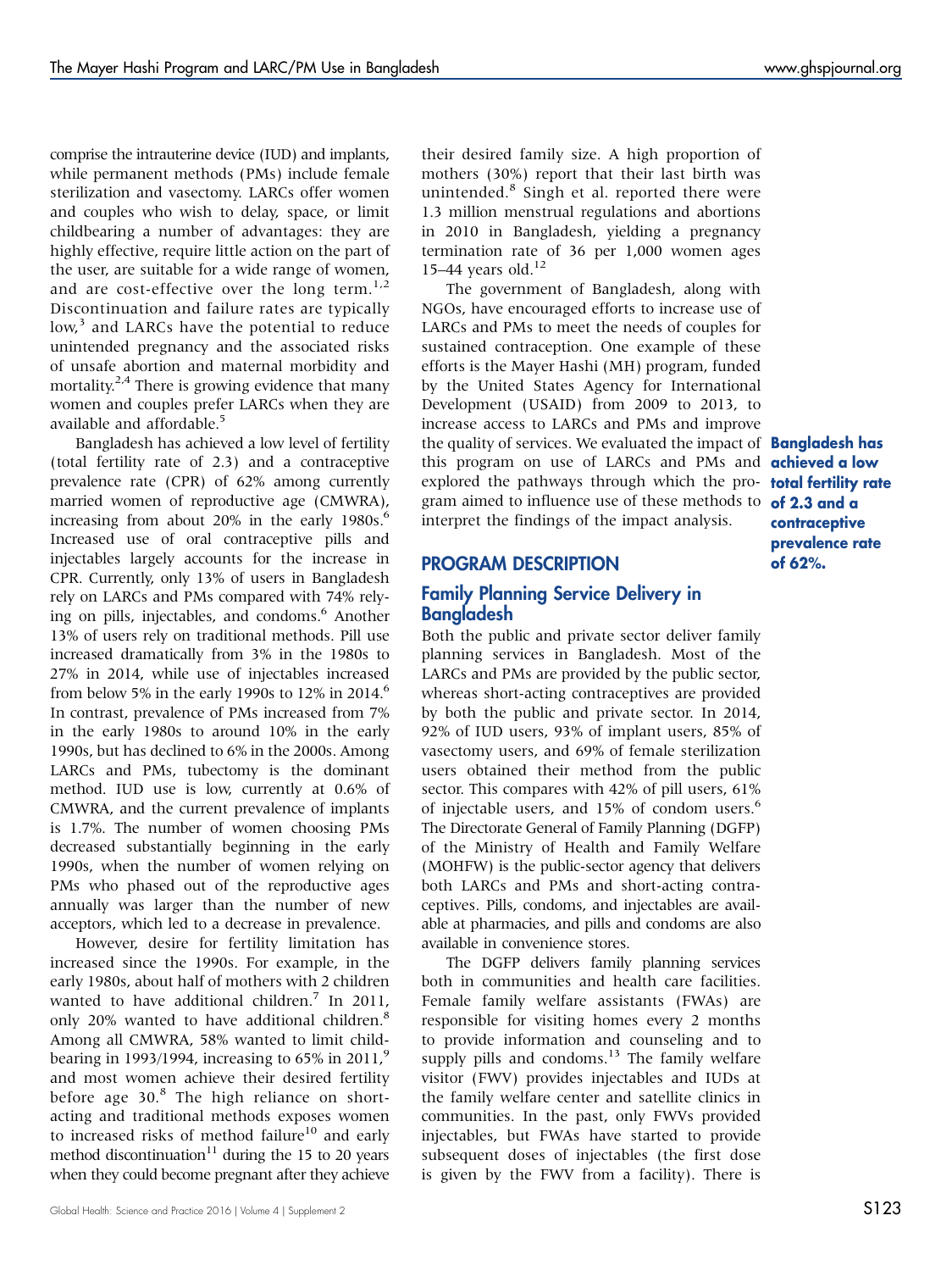1 family welfare center and several satellite clinics in each union (the lowest-level administrative area) staffed by 1 FWV. The medical officer–maternal and child health (MO–MCH) provides implants, tubectomy, and no-scalpel vasectomy (NSV) from the upazila (subdistrict) health complex at the subdistrict headquarters. The MO–MCH or equivalent personnel also provide LARCs and PMs at other tertiary facilities throughout the country. The *upazila* family planning officer (UFPO) supervises community family planning activities. NGOs also offer family planning services at the community and facility levels in coordination with the DGFP. All service providers (FWA, FWV, and MO–MCH) receive training prior to beginning their jobs.

## The Mayer Hashi Program

The Mayer Hashi program operated in 21 of the 64 districts in Bangladesh during the period 2009–2013.

The Mayer Hashi (MH) program operated in 21 of the 64 districts in Bangladesh during the period 2009–2013.14-16 The 21 selected districts had low use of family planning and other health care services. Seventeen of the 21 MH districts are in the eastern region of the country (Chittagong and Sylhet divisions) where people are more conservative and have more traditional beliefs compared with other regions. Family planning and other health services also tend to be weaker in this region.

The MH interventions were grounded in the SEED (supply-enabling environment-demand) Programming Model.<sup>17,18</sup> Bangladesh has wellestablished family planning services, and the MH interventions were added to the regular LARC/PM activities of the family planning program. The main components of the interventions are summarized in the Box.

## **Supplies**

Supply improvement includes enhancement of provider knowledge and skills, systems strengthening, and logistics management. In addition to training DGFP providers and managers, the MH program trained resident medical officers of the Directorate General of Health Services, on LARCs and PMs. The Directorate General of Health Services is an MOHFW agency that provides preventive and curative health services. The MH program trained its resident medical officers to support expansion of LARC and PM services beyond the DGFP. The program also trained obstetrician/gynecologists (OB/GYNs)—the Directorate General of Health Services personnel who provide delivery services including cesarean delivery (available in some upazilas)—and the program began training private providers on LARCs and PMs.

The provider training focused on enhancing clinical knowledge and skills. FWVs received a 3-day clinical training on the IUD. The training specialists assessed the theoretical knowledge and reported technical skills of FWVs on the IUD prior to the training. The training was given in 2 stages: knowledge improvement and insertion practice. The trainers used discussions to address the knowledge gaps identified in the pre-training assessment. They demonstrated IUD insertion, and then the trainees practiced among clients inserting an IUD under the observation of the trainers, who provided immediate feedback. The MOs–MCH, resident medical officers, and OB/GYNs were given a 3-day clinical training on implant insertion, tubectomy, and NSV procedures following the same model as the FWV IUD training. The FWAs who counsel couples on contraceptive methods were trained on theoretical aspects of LARCs and PMs, such as the appropriateness of each method for a particular client situation, advantages and disadvantages of LARCs and PMs, and potential side effects.

To strengthen the systems supporting LARCs and PMs, managers were provided with a daylong LARC and PM orientation. The orientation covered the importance of LARCs and PMs in the family planning service delivery system, enhancing demand for LARCs and PMs, and improving systems to better support LARC and PM use. Throughout the program, managers received help in projecting their supply needs and ensuring a secure supply of equipment and commodities for LARCs and PMs.

# Enabling Environment

Creating an enabling environment included conducting workshops with local and community leaders, including religious leaders, to encourage their participation in demand promotion for LARCs and PMs and to help overcome cultural barriers. The program published Islam and Family Planning, a book in Bangla, and circulated it to religious leaders. The book explains that Islam supports birth spacing and describes the available birth-spacing methods, including LARCs. At the policy level, the MH program advocated policies to support expansion of LARC and PM services through the Directorate General of Health Services and the private sector. The technical assistance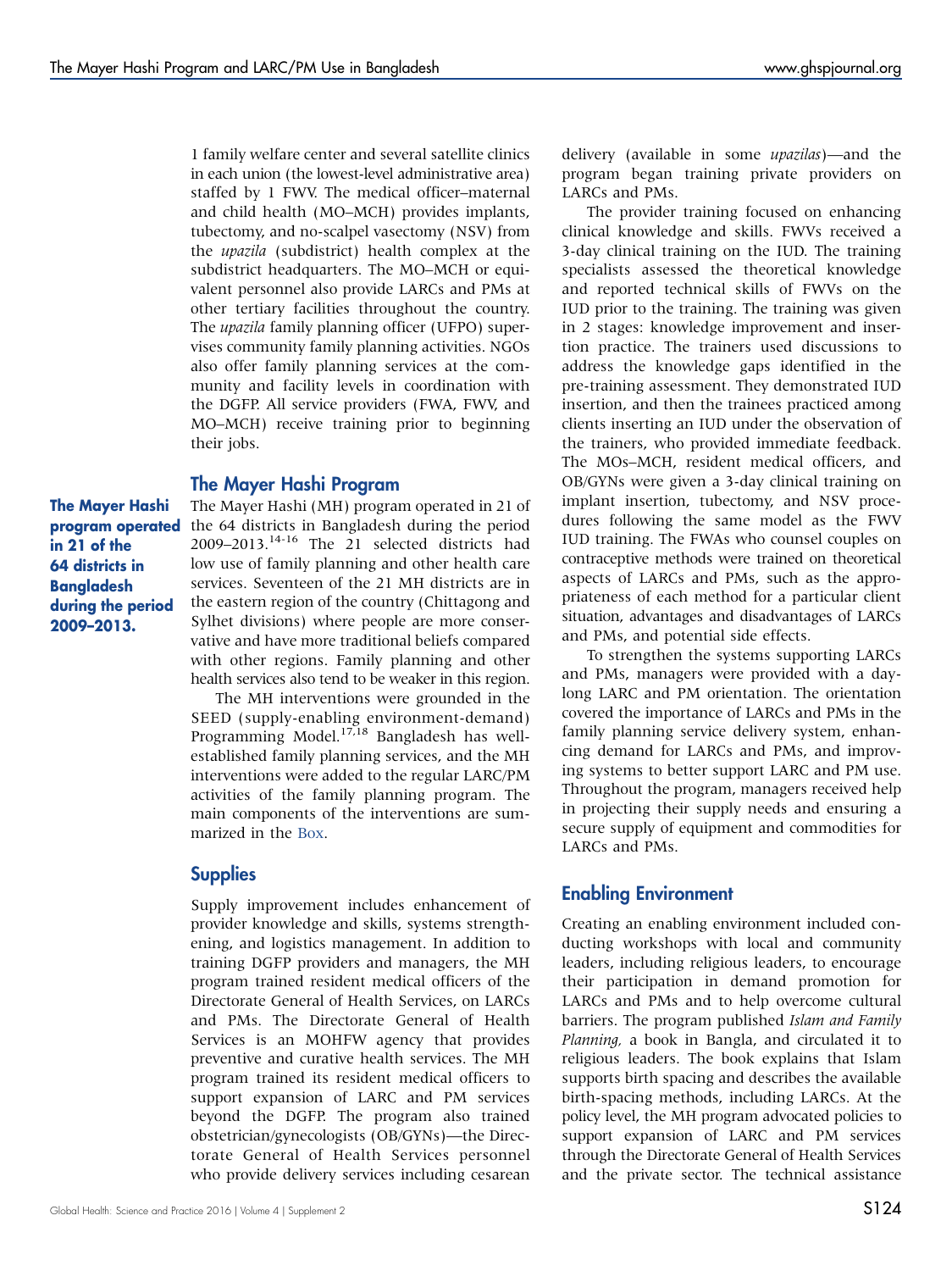# BOX. Mayer Hashi Interventions

The Mayer Hashi program was grounded in the SEED Programming Model, which encompasses Supply, Enabling Environment, and Demand interventions.

## Supply Improvement

Enhancement of knowledge and skills of providers through training and refresher training of:

- FWAs
- FWVs (3-day clinical training on providing the IUD)
- MOs–MCH (3-day clinical training on implant insertion, female sterilization, and no-scalpel vasectomy)

Expansion of services through the DGHS through training of:

RMOs and OB/GYNs (3-day clinical training on implant insertion, female sterilization, and no-scalpel vasectomy)

System strengthening:

Orientation of program managers (UFPOs and UHFPOs ) (1-day training on LARCs and PMs)

Logistics projection and management (also impacts the enabling environment):

Technical assistance for program managers

Facilitation of policy formulation and policy change (also impacts the enabling environment):

- LARCs and PMs delivered through the DGHS
- LARCs and PMs available through the private sector

# Enabling Environment

Advocacy:

Orientation of community leaders and influential persons

# Demand Creation

Community mobilization:

- Home visits by FWAs
- Courtyard meetings
- Cultural programs (e.g., street drama, music)
- Advocacy by local leaders and influential persons

Distribution of BCC materials (billboards, posters, and leaflets):

- In communities
- At facilities

Enhancement of provider skills:

Training all providers in interpersonal communication

Abbreviations: BCC, behavior change communication; DGHS; Directorate General of Health Services; FWAs, family welfare assistants; FWVs, family welfare visitors; LARCs, long-acting reversible contraceptives; MOs–MCH; medical officers–maternal and child health; OB/GYNs, obstetrician/gynecologists; PMs, permanent methods; RMOs, resident medical officers; SEED, supply–enabling environment–demand; UFPO, upazila (subdistrict) family planning officer; UHFPO, upazila health and family planning officer.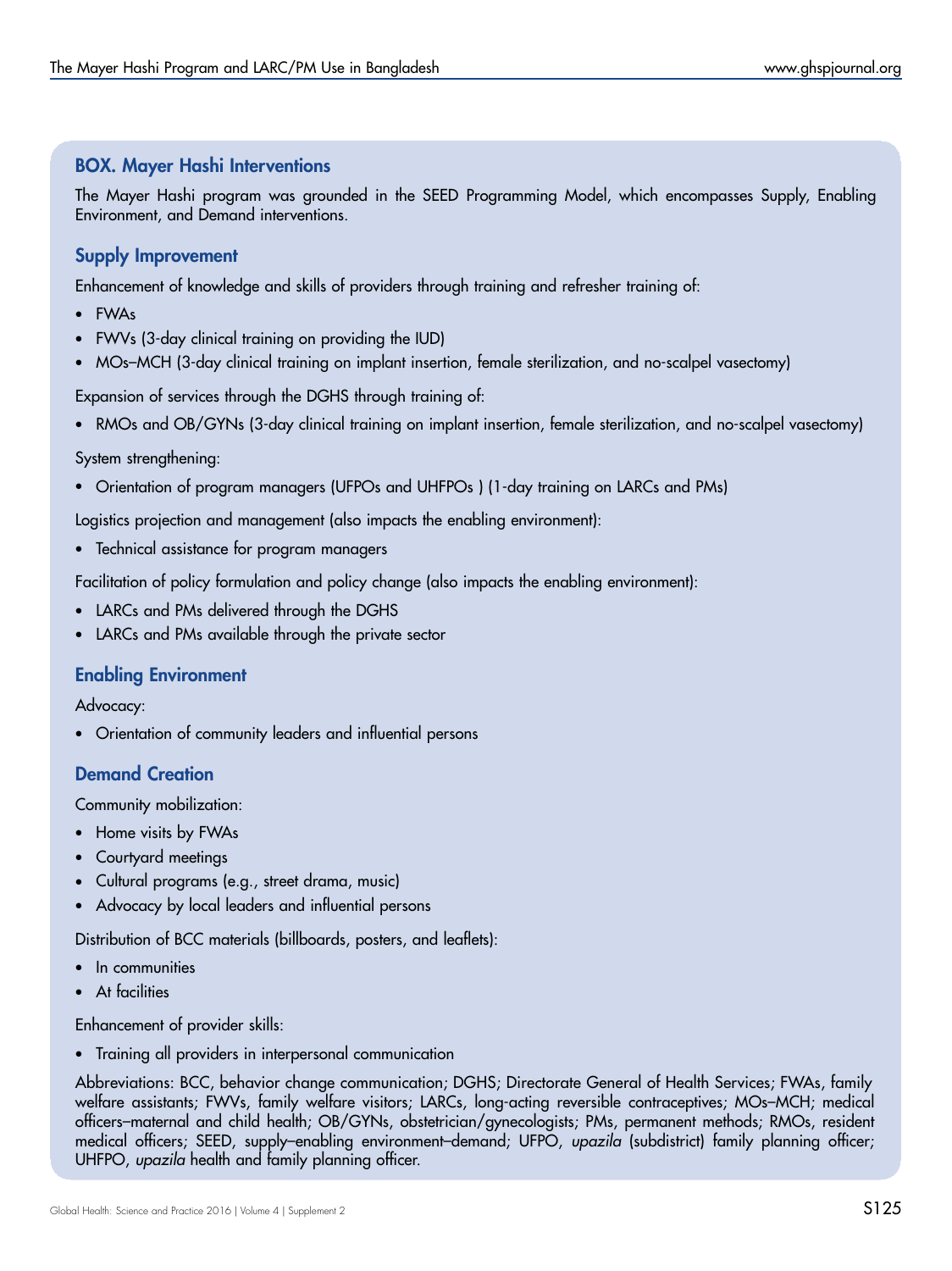provided to managers to support planning for supplies described above also aimed to contribute to strengthening the enabling environment for LARCs and PMs by improving logistics systems.

## Demand Promotion

Demand promotion encompassed training of providers in interpersonal communication, distributing behavior change communication (BCC) materials at the community and facility levels, and community mobilization. The program trained community- and facility-based providers on interpersonal communication techniques in a 1.5-day training session. The primary audience for the interpersonal communication training were the FWAs who counsel clients for LARCs and PMs at the community level, as well as other providers (FWVs, MOs–MCH). The providers were given BCC materials (flip charts and leaflets) on LARCs and PMs for client counseling. Leaflets on contraceptive methods were also produced for distribution to current and potential clients. Posters and billboards on LARCs and PMs were produced and displayed in facilities and communities.

FWAs organized community mobilization for LARCs and PMs through home visits and courtyard meetings. The primary audience for community mobilization were CMWRA. Street drama and music programs publicized LARCs and PMs, and local leaders and influential persons spoke to communities about LARCs and PMs.

The MH team routinely monitored the program by examining quarterly trends in LARC/PM acceptance in the MH intervention districts. However, there was no systematic plan for following up with providers after the training, either by the MH team or by the DGFP, to see how the training affected practice. USAID sponsored a midterm performance evaluation of the MH program that included comparing project achievements with expected results in intervention areas and interviewing stakeholders about program implementation.<sup>15</sup>

on use of LARCs/ PMs, we used a before–after and intervention– comparison design, and a differencein-differences

#### To measure impact METHODS: EVALUATION DESIGN

We used 2 approaches for the evaluation. To measure the impact of the MH interventions on use of LARCs and PMs, we used a before–after and intervention–comparison design. This design measures the changes in the key contraceptive behavior outcomes in the MH intervention areas relative to those in the comparison areas.<sup>16</sup> We used a difference-in-differences (DID) specifica-(DID) specification. tion to capture the impact of the program.<sup>19</sup> The

DID approach assumes that the change in the outcomes in the comparison group provides a good estimate of the change that would have occurred in the intervention group in the absence of the program. $20,21$  Under these assumptions, if the improvements in outcomes are significantly greater in the program areas compared with the comparison (nonprogram) areas, then we can conclude that improvements in outcomes were caused by the program.

To explore the pathways through which the MH interventions aimed to change contraceptive behaviors, we used an endline-only intervention– comparison design. In this design, we considered a series of intermediate indicators that measure the processes through which we expected the interventions to affect use of LARCs and PMs. This analysis is primarily descriptive.

#### **Data**

USAID requested the impact evaluation toward the end of the MH program. Therefore, it was not possible to collect pre-program data designed for the impact evaluation. This is a common problem in evaluation in practice. To overcome this problem, we used data from the 2010 Bangladesh Maternal Mortality Survey (BMMS 2010).<sup>22</sup> The BMMS 2010 was a national survey conducted during January–August 2010. Although the MH program formally began in October 2009, implementation did not begin until March 2010 and was in a sufficiently preliminary state through the end of BMMS 2010 fieldwork that it was unlikely to have an impact on population-level use of LARCs or PMs before that time.

To form program and comparison samples for the evaluation, we randomly selected 6 (of 21) program districts (Barisal, Patuakhali, Comilla, Cox's Bazar, Moulvibazar, Sunamganj), and we selected 3 nonprogram districts (Kishoreganj, Mymensingh, Narsingdi) to match the program districts in initial LARC and PM prevalence.<sup>16</sup> The nonprogram districts are from a different administrative division, but they are adjacent to some of the MH program districts, separated by a river. There is a cluster of districts in Dhaka, Chittagong, and Sylhet divisions that share a common characteristic of low performance in family planning and maternal and child health.<sup>16</sup> The 3 comparison districts are in that cluster. Program districts received MH interventions to improve accessibility to and quality of LARC and PM services in addition to regular DGFP services, while nonprogram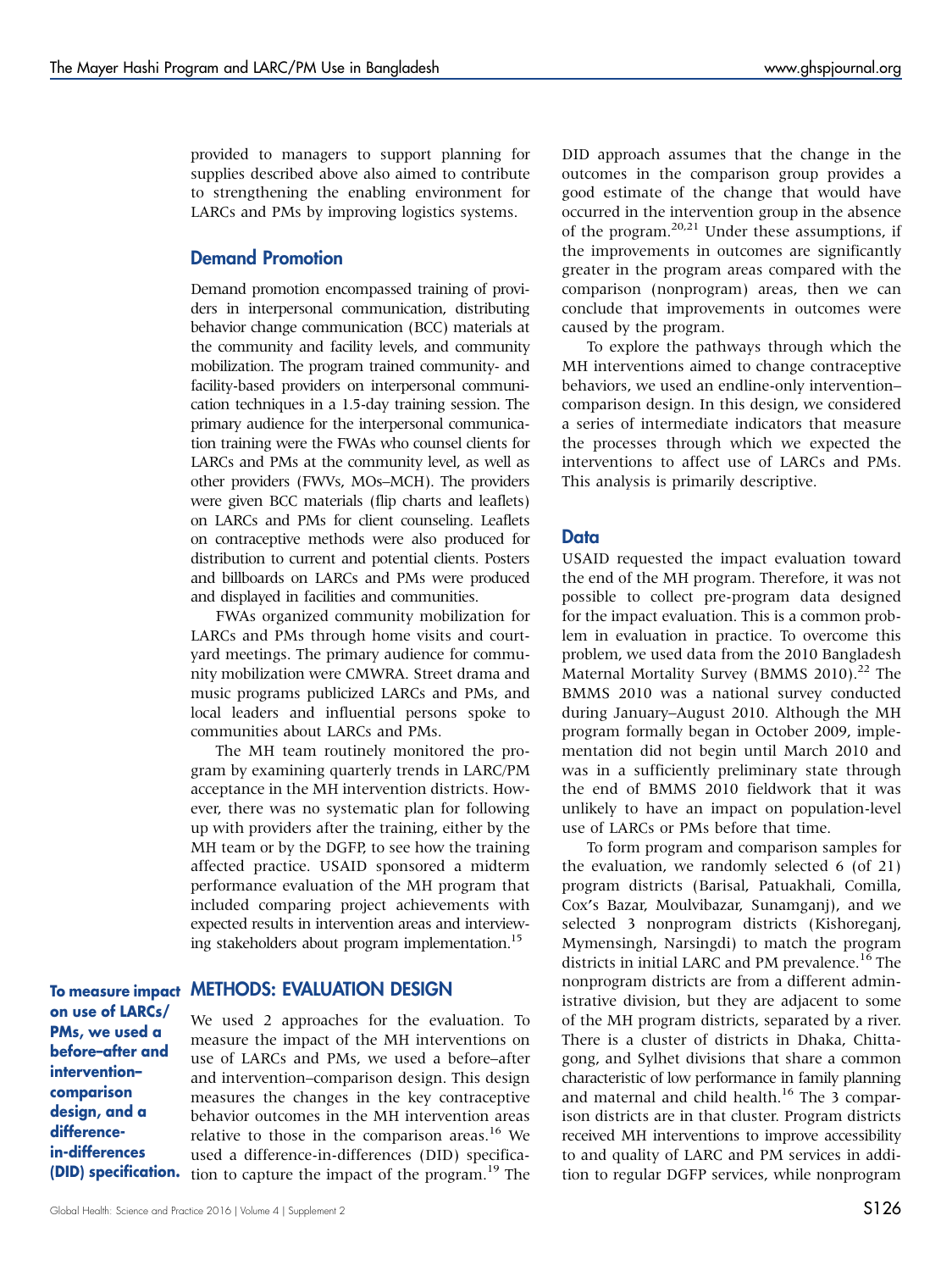|                               |        | Program Districts <sup>a</sup> | Nonprogram Districts <sup>b</sup> |                   |  |
|-------------------------------|--------|--------------------------------|-----------------------------------|-------------------|--|
| <b>Survey and Respondents</b> | Number | Response Rate (%)              | Number                            | Response Rate (%) |  |
| Household survey of CMWRA     |        |                                |                                   |                   |  |
| Baseline – 2010 (BMMS)        | 22,145 | 93 <sup>c</sup>                | 9,893                             | 93 <sup>c</sup>   |  |
| Endline - 2013 (MH Program)   | 3,894  | 95 <sup>d</sup>                | 1,970                             | 93 <sup>d</sup>   |  |
| Provider survey, 2013         |        |                                |                                   |                   |  |
| <b>FWAs</b>                   | 118    | 100                            | 62                                | 100               |  |
| <b>FWVs</b>                   | 118    | 98                             | 62                                | 98                |  |
| <b>UFPOs</b>                  | 59     | 71                             | 31                                | 83                |  |
| MOs-MCH                       | 59     | 32                             | 31                                | 61                |  |
| <b>RMOs</b>                   | 53     | 79                             | 28                                | 79                |  |
| OB/GYN <sub>s</sub>           | 53     | 34                             | 28                                | 36                |  |
| All providers                 | 460    | 77                             | 242                               | 82                |  |

Abbreviations: BMMS, Bangladesh Maternal Mortality Survey; CMWRA, currently married women of reproductive age; FWAs, family welfare assistants; FWVs, family welfare visitors; MH, Mayer Hashi; MOs–MCH, medical officers–maternal and child health; OB/GYNs, obstetrician/gynecologists; RMOs, resident medical officers; UFPOs, upazila (subdistrict) family planning officers.

<sup>a</sup> Barisal, Patuakhali, Comilla, Cox's Bazaar, Moulvibazar, Sunamganj. <sup>b</sup> Kishoreganj, Mymensingh, Narsingdi.

<sup>c</sup> 93% for program and nonprogram districts together.

<sup>d</sup> 94% for program and nonprogram districts together.

districts continued to receive regular DGFP services. This design is geared toward identification of the average effect of treatment on the treated.

The baseline data came from the BMMS 2010. The sample size in BMMS 2010 for the 6 program districts was 22,145 CMWRA, and for the 3 nonprogram districts, 9,893 CMWRA (Table 1). The endline household survey was conducted during February–May 2013 in the 9 study districts. The endline survey was a population-based household survey with a multistage sampling procedure. All CMWRA ages 13–49 who were usual residents in each selected household were eligible for the interview. The response rate for selected CMWRA was 93.4%, yielding a sample of 5,864 CMWRA (3,894 in program districts and 1,970 in nonprogram districts).

Additionally, the endline data collection included a survey of 702 providers in the 9 districts (460 in program districts and 242 in nonprogram districts; Table 1). The public-sector service providers

Global Health: Science and Practice 2016 | Volume 4 | Supplement 2  ${\sf SI27}$ 

of the 90 upazilas in the 6 program and 3 nonprogram districts were the population of interest for the provider survey. For the DGFP in an upazila, there is 1 MO–MCH and 1 UFPO, both of whom were included in the survey. There are 6 to 8 unions per upazila, and each of the unions has 1 FWV and 6 FWAs. We selected 2 unions at random per upazila. Within the selected union, the lone FWV and 1 randomly selected FWA were interviewed. Providers from the Directorate General of Health Services were also interviewed for each of the upazilas: the resident medical officer and the OB/GYN. The overall response rate of service providers was 77% in the program districts and 82% in the nonprogram districts. The response rates were low for MOs–MCH and OB/GYNs (32%–36% except for MOs–MCH in nonprogram areas, whose response rate was 61%), primarily due to high vacancy rates for these positions. The provider survey included a module on BCC products and materials available at the facilities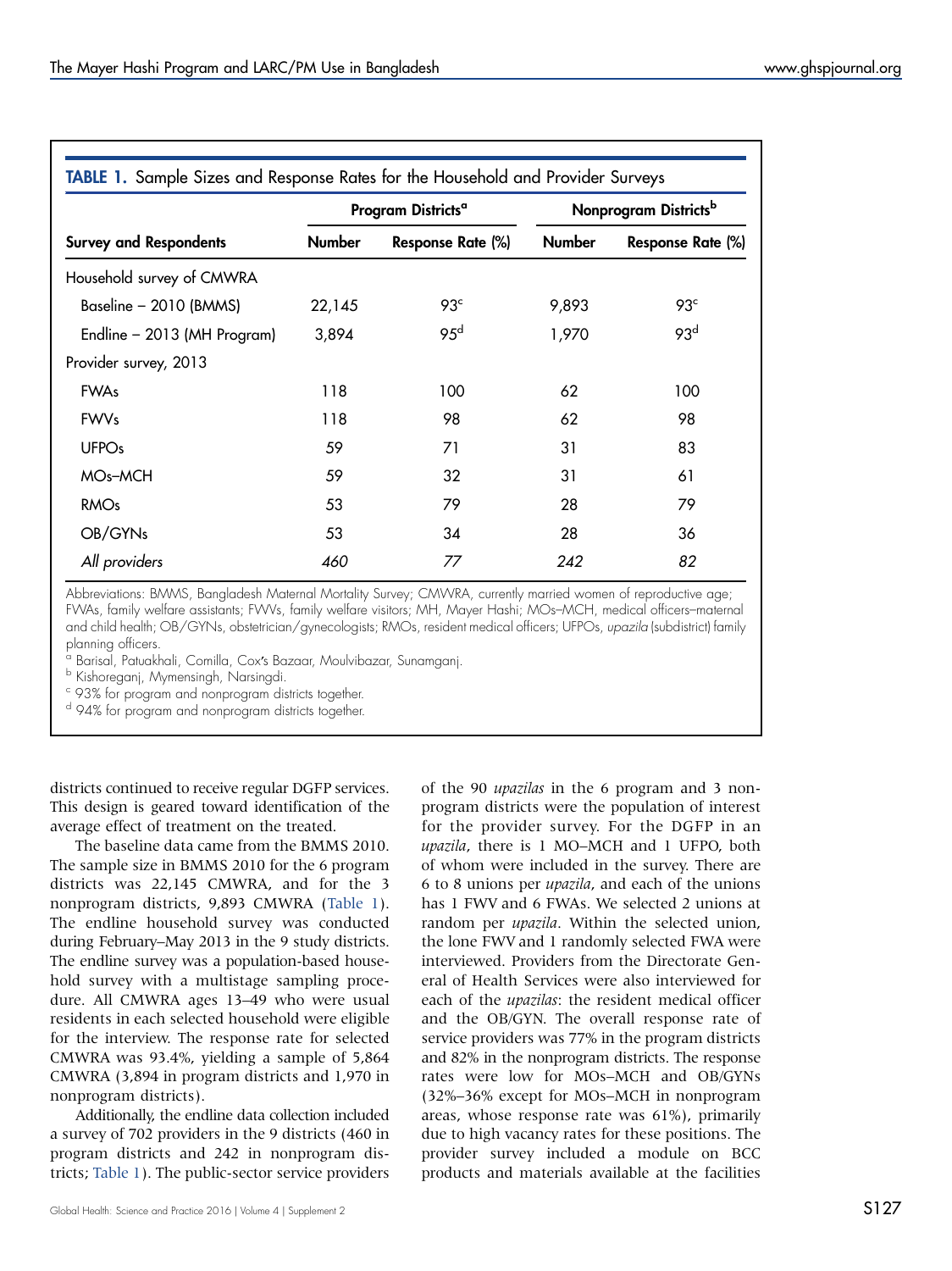where the providers were interviewed. Data from providers are available only at endline.

## **Indicators**

The outcome indicators considered in the women's data are:

- Use of LARCs and PMs
- Use of other methods

We also considered the following program exposure indicators for women:

- Client–worker contact at home
- Client–worker contact for health care at facilities
- Client–worker contact for health and family planning care at facilities
- Acceptors of temporary methods told about PMs
- Acceptors of injectables, the IUD, and implant told about method side effects
- Acceptors of injectables, the IUD, and implant told about follow-up visits
- Women who sought care from facilities who noticed messages on LARCs/PMs
- Women who heard, saw, or read messages about tubectomy
- Women who heard, saw, or read messages about NSV
- Women who heard, saw, or read messages about the IUD
- Women who heard, saw, or read messages about implants
- Women who heard, saw, or read messages about LARCs/PMs
- Women who heard, saw, or read messages about PMs

The BMMS 2010 includes only the indicators on use of LARCs/PMs and other methods, so the DID analysis is restricted to these outcomes only. Use of LARCs/PMs is the main outcome indicator that the MH program aimed to affect. The other indicators can be compared only between intervention and comparison areas at endline.

From the provider data, we considered a number of indicators related to:

- Provider training (program exposure)
- Provider knowledge and reported practice (level of adherence to pre- and post-counseling

protocols associated with LARC/PM service provision)

- $\circ$  Pre-procedure counseling during provision of implants
- $\circ$  Post-procedure counseling when providing IUDs
- $\circ$  Post-procedure counseling when providing tubectomy
- $\circ$  Information provided on method side effects
- Presence and use of BCC materials

## Analysis and Modeling

To assess and contextualize program impact, we performed both bivariate and multivariate analyses. The bivariate analysis compared the indicators of interest between program and nonprogram districts and between 2010 and 2013 (when available). The multivariable analyses involved a regression model designed to assess impact. The foundation of the impact model was a DID regression specification. We implemented this specification through a multinomial logit regression model in which the dependent variable represented the choice of the contraceptive methods by CMWRA. Three categories of choice were considered: (1) no contraception, (2) LARC or PM (IUD, implant, tubectomy, or NSV), or (3) other methods (pill, injectable, condom, or traditional methods).

To implement the DID specification to capture the potential impact of the MH program on increased use of LARCs and PMs or other methods over time, we included dummy terms for whether the district was among the 6 selected for the program as well as a dummy variable indicating whether the observation came from the baseline (BMMS 2010) or follow-up (MH endline survey). We also included an interaction term between these 2 variables, which is crucial. Finally, the specification applied to the multinomial model also included selected independent variables, such as women's age, education, religion, household wealth quintile, and residential location (rural vs. urban).

We estimated the multinomial model in a fashion that recognizes the 3 sampling design features of the 2 surveys: stratification (both involved a stratified design), clustering, and sampling weights. To generate a unified weighting scheme between the 2 surveys, we normalized together the design selection probabilities for the observations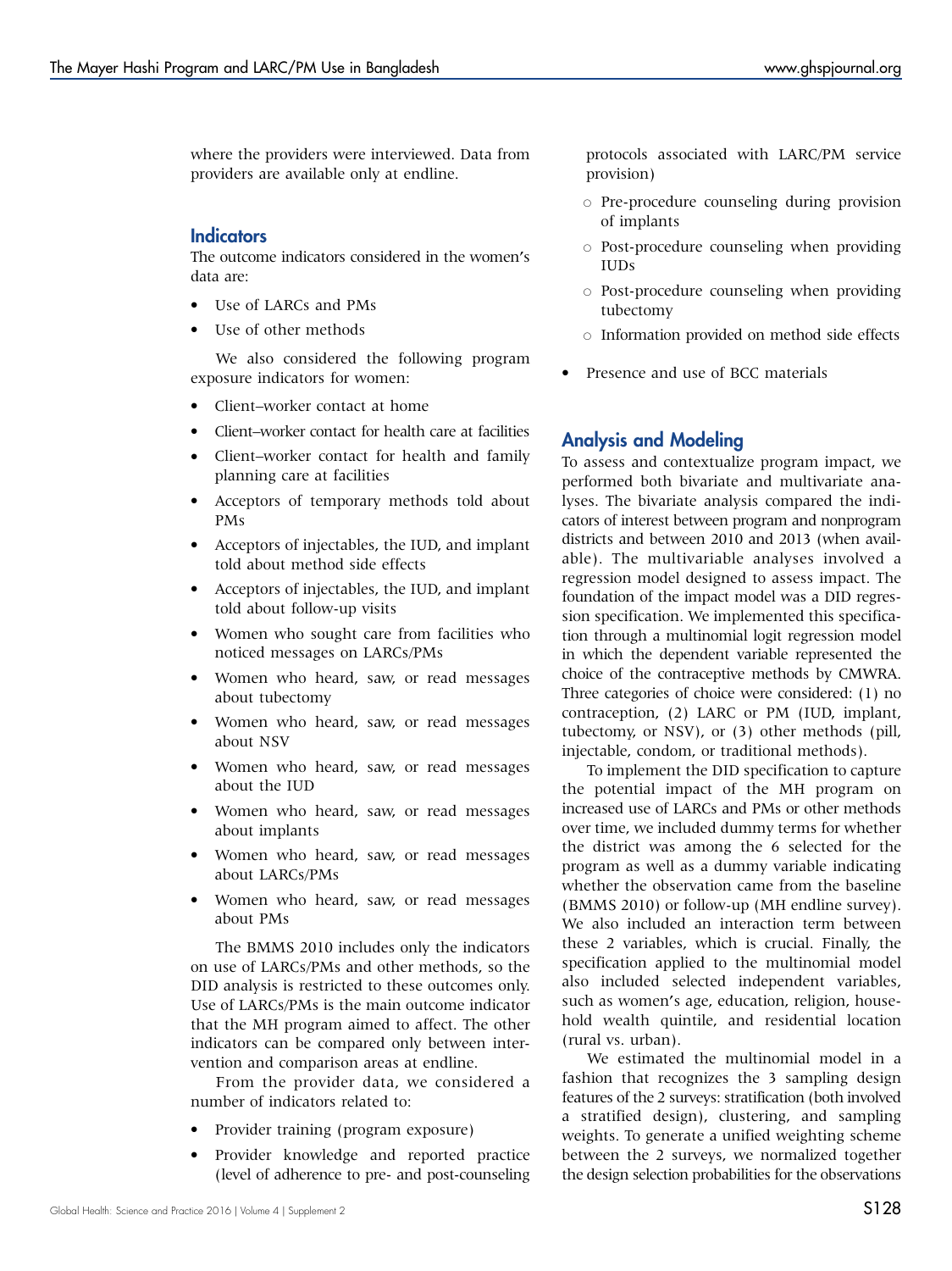from the 2 surveys. This, combined with the dummy variable indicating the survey (BMMS 2010 or MH endline) from which the observations were drawn, should control for any structural differences between the 2 surveys.

Because the multinomial logit is a nonlinear regression model, program impact was captured through an interaction effect obtained from the estimated model. Specifically, program impact on LARC/PM use was:

$$
Pr(LARCH = 1 | P = 1, T = 1, X)
$$
  
- Pr(LARCH = 1 | P = 1, T = 0, X)  
- (Pr(LARCH = 1 | P = 0, T = 1, X)  
- Pr(LARCH = 1 | P = 0, T = 0, X))

where  $Pr(LARCH | P, T, X)$  is the predicted probability (from the fitted multinomial model) of using LARCs/PMs conditional on whether the individual resides in a program area ( $P = 1$  if residing in a program area and 0 otherwise), T is an indicator for whether the observation is drawn from the baseline (BMMS 2010) or endline sample, and  $X$  are the other characteristics (e.g., age, education) for which we controlled in the multinomial regression model. Program impact was thus the difference in predicted probabilities over time in program areas minus the same in nonprogram areas. This is in line with the classic DID approach to program impact estimation. The standard error of this program impact measure was obtained via the Delta method for functions of maximum likelihood estimates.

Beyond this causal modeling, all the indicators except for the use of LARCs/PMs and other methods were compared between program and nonprogram districts only at endline. This helped us to understand the intermediate-level variables through which the program can affect LARC/PM use.

## Additional Analysis

Bangladesh has regional variations in use of health and family planning services.<sup>8</sup> Most of the MH districts (17 of 21) come from the eastern region, which tends to have weaker health systems and more conservative values. Therefore, we also examined selected indicators by region within program areas and included some health system indicators obtained from DGFP records. The additional health system indicators included vacancy level for MOs–MCH, vacancy level for UFPOs, client–provider contact, and client

exposure to BCC materials. Most of these health system indicators refer to 2013, either from the endline survey or from government records. The vacancy rates of MOs–MCH and UFPOs refer to the year 2013, and we assume that the rates remained the same during 2010–2013. This assumption is plausible because the DGFP did not recruit for MO–MCH or UFPO positions during this period, $^{23}$  and therefore no change in vacancy is expected. The vacancy level could be changed through transfer of personnel, but this is unlikely because of the way the system operates.

#### RESULTS

#### Background Characteristics of Sampled Women

The LARC and PM use rates in program and nonprogram samples were comparable in 2010 (i.e., at baseline). We also found that these rates were comparable for program and nonprogram districts in 2004 and 2007 for the years when data were available. Women's age, number of children, and education were comparable in program and nonprogram districts, but the nonprogram areas were more urban and had a smaller non-Muslim population than the selected program districts ([Table 2](#page-8-0)). The BMMS over-sampled urban areas, while the endline MH survey did not. Estimates representative of the populations of the 9 districts considered in this study are straightforward for both surveys through the application of appropriate sampling weights.

#### Provider Training

In the program districts, 63% of each group of providers, MOs–MCH, FWVs, and FWAs, reported that they received training on LARCs **Most of the Mayer** and PMs compared with 42% of MOs–MCH, 23% Hashi districts of FWVs, and 15% of FWAs in the nonprogram (17 of 21) were in districts. Among OB/GYNs and resident medical the eastern region officers, 28% and 5%, respectively, reported **ofBangladesh,** receiving training on LARCs and PMs in the **which tends to** program districts compared with none in non- have weaker program districts.

## Provider Knowledge, Skills, and Practice

Almost all the MOs–MCH and FWAs reported **values.** that they explained to clients the advantages and disadvantages of implants [\(Table 3](#page-9-0)). We also asked providers whether they ensured informed choice (''ensure that the client made her decision after having full information''). A higher

Global Health: Science and Practice 2016 | Volume 4 | Supplement 2  ${\sf S129}$ 

health systems and more conservative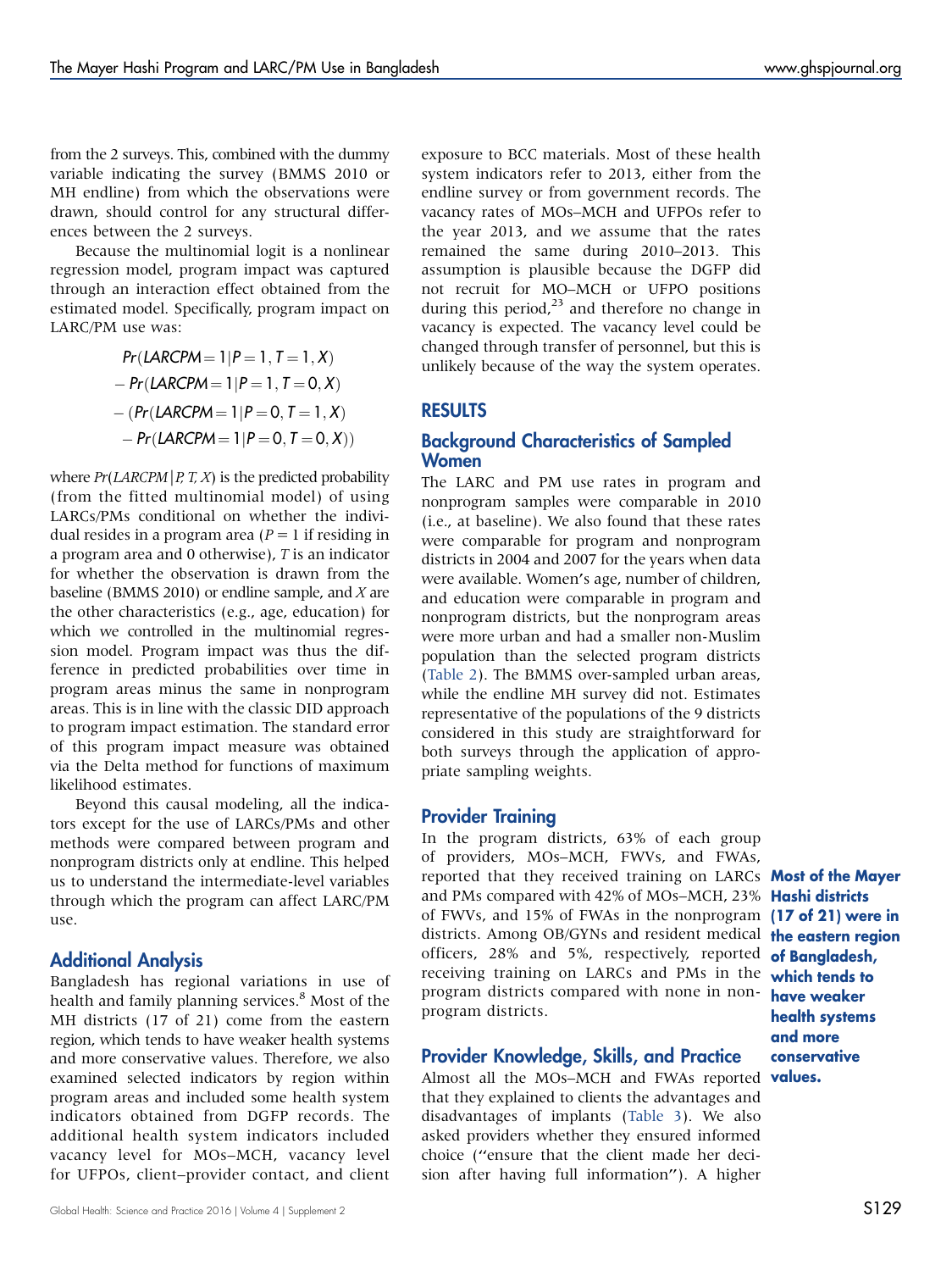<span id="page-8-0"></span>

|                       |      | <b>Program Districts</b> | <b>Nonprogram Districts</b> |      |  |
|-----------------------|------|--------------------------|-----------------------------|------|--|
|                       | 2010 | 2013                     | 2010                        | 2013 |  |
| Age, years, mean      | 30.6 | 31.4                     | 30.3                        | 31.5 |  |
| No. of children, mean | 2.6  | 2.7                      | 2.5                         | 2.6  |  |
| No education, %       | 31.1 | 28.5                     | 36.7                        | 32.0 |  |
| Lowest 2 quintiles, % | 39.9 | 42.3                     | 40.7                        | 35.6 |  |
| Non-Muslim, %         | 13.7 | 10.4                     | 5.7                         | 3.5  |  |
| Urban, %              | 33.5 | 25.6                     | 44.3                        | 27.0 |  |

Source of data: 2010 baseline data are from the Bangladesh Maternal Mortality Survey; 2013 endline data are from the Mayer Hashi endline survey.

percentage of MOs–MCH (37%) and FWAs (39%) than FWVs (14%) replied in the affirmative to this question for implants in the program districts. This percentage was lower (26% for MOs–MCHs, 23% for FWA, and 7% for FWVs) in the nonprogram districts.

For IUD clients, in program districts, 74% of FWVs (the only IUD provider) said they provide the follow-up card to the clients, and 54% of FWAs, who accompany the clients for the procedure and play an important role in enhancing the client–provider interaction, said they provide the follow-up card ([Table 3](#page-9-0)). The follow-up card for IUD clients is an important tool for identifying method complications and their treatment, and it is expected to lead to higher continuation of the method. A higher percentage of both FWVs and FWAs reported providing the follow-up card in nonprogram districts than program districts—for FWVs, 90% vs. 74% ( $P \le 0.05$ ) and for FWAs, 73% vs. 54% ( $P≤.05$ ).

Similar patterns emerged for female sterilization clients. The level of reported knowledge and adherence of reported provider practice to standard protocols (e.g., the pre- and post-counseling protocols) was (a) generally low in both the program and nonprogram districts and (b) statistically similar in the 2 areas. However, the percentage of providing the follow-up card by FWVs was significantly greater ( $P \le 0.01$ ) in nonprogram districts than program districts [\(Table 3\)](#page-9-0). Reported practice was better among higher-level providers, such as MOs–MCH, than among FWVs and FWAs in nonprogram areas, and for some indicators in program areas.

## BCC Materials at Facilities

BCC materials were commonly available in the facilities in program districts: 86% to 92% of facilities had billboards, banners, or posters on LARCs/ PMs in and around the facilities ([Figure 1](#page-10-0)). Such BCC materials were also commonly available in nonprogram district facilities, but less so (74% to 82% of facilities). Just over one-half of the program district facilities had a recognizable place where clients could see leaflets and booklets on LARCs/PMs, compared with only 2% in the nonprogram districts. In 88% of facilities in program districts, the providers had job aids to provide information to clients and to counsel clients on LARCs/PMs, compared with 77% in nonprogram districts  $(P \le .05)$ .

#### Client–Provider Contact

In 2013, 13% of women interviewed in the household survey reported they were visited by family planning workers in the last 3 months in program districts, compared with 23% in nonprogram districts [\(Table 4\)](#page-11-0). The level of client– worker contact was low in both types of districts, and it is significantly lower  $(P \le 0.001)$  in the program districts than nonprogram districts. The CMWRA also had significantly higher contacts with service providers at facilities in nonprogram districts than in program districts.

## Information Through Service Providers or **Facilities**

Quality of care of family planning services can be enhanced if contraceptive clients are told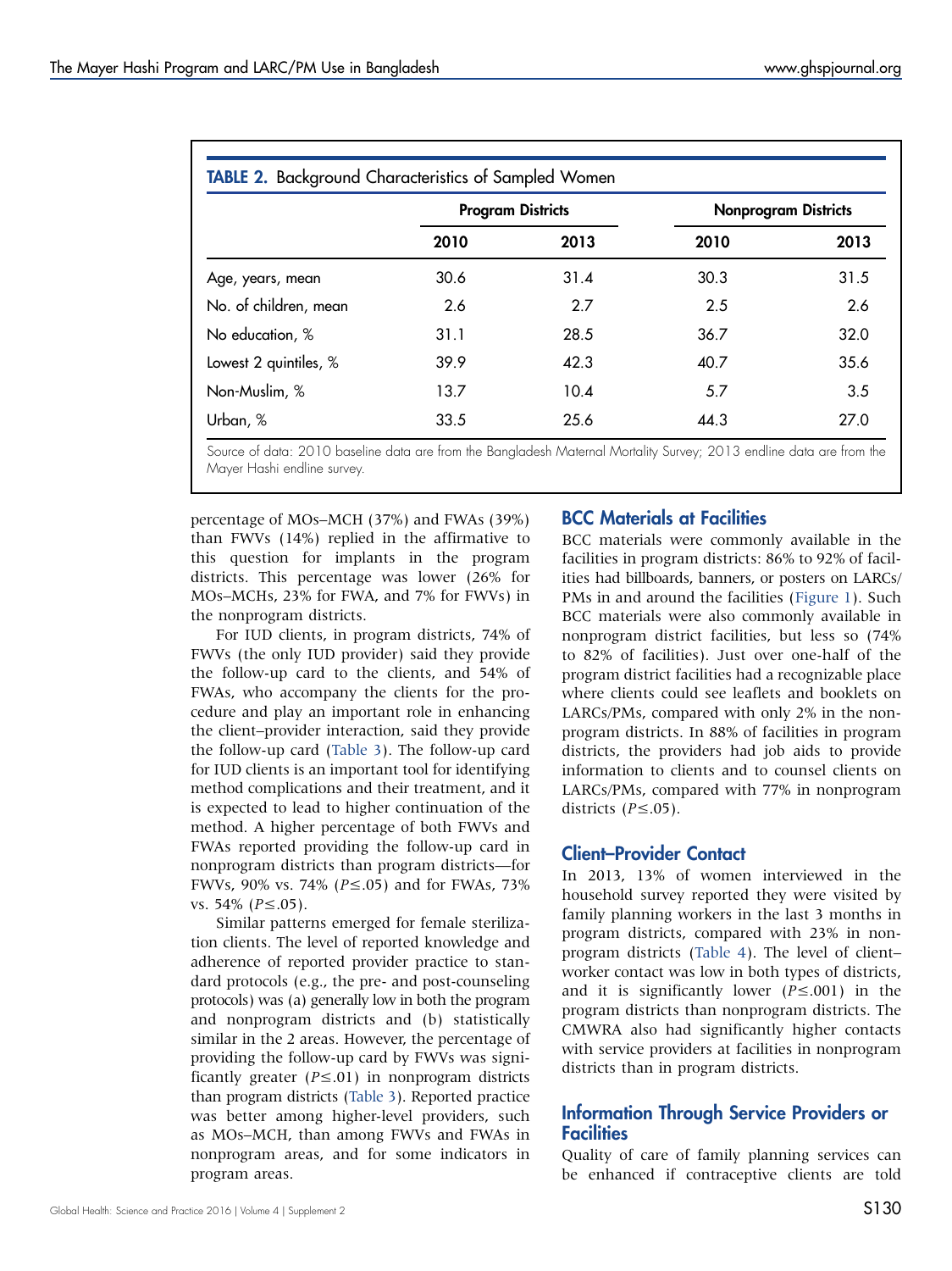<span id="page-9-0"></span>

| TABLE 3. Provider Practice (%) at Endline, Mayer Hashi Provider Survey, 2013 |                      |                        |                      |                        |                           |                          |  |  |
|------------------------------------------------------------------------------|----------------------|------------------------|----------------------|------------------------|---------------------------|--------------------------|--|--|
|                                                                              | <b>FWAs</b>          |                        | <b>FWVs</b>          |                        | <b>MO<sub>s</sub>-MCH</b> |                          |  |  |
|                                                                              | Program<br>$(n=118)$ | Nonprogram<br>$(n=62)$ | Program<br>$(n=116)$ | Nonprogram<br>$(n=61)$ | Program<br>$(n=19)$       | Nonprogram<br>$(n = 19)$ |  |  |
| Pre-counseling for implant clients                                           |                      |                        |                      |                        |                           |                          |  |  |
| Explain advantages and disadvantages of<br>implants                          | 97                   | 98                     | 31                   | 23                     | 95                        | 100                      |  |  |
| Ensure informed choice                                                       | 39                   | 23                     | 14                   | 7                      | 37                        | 26                       |  |  |
| Mention probable side effects of implants                                    |                      |                        |                      |                        |                           |                          |  |  |
| Amenorrhea                                                                   | 64                   | 81                     | 22                   | 20                     | 68                        | 100                      |  |  |
| Spotting                                                                     | 47                   | 58                     | 22                   | 11                     | 74                        | 95                       |  |  |
| Post-counseling for IUD clients                                              |                      |                        |                      |                        |                           |                          |  |  |
| Provide the follow-up card                                                   | 54                   | 73                     | 74                   | 90                     | 58                        | 95                       |  |  |
| Determine that clients understand key<br>counseling points                   | 31                   | 8                      | 9                    | 10                     | 21                        | 16                       |  |  |
| Post-counseling for female sterilization clients                             |                      |                        |                      |                        |                           |                          |  |  |
| Provide the follow-up card                                                   | 53                   | 68                     | 66                   | 87                     | 58                        | 95                       |  |  |
| Determine that clients understand key<br>counseling points                   | 9                    | 3                      | 8                    | 15                     | 21                        | 26                       |  |  |

Abbreviations: FWAs, family welfare assistants; FWVs, family welfare visitors; IUD, intrauterine device; MOs–MCH, medical officers–maternal and child health.

about method side effects, are reminded about follow-up visits, and are told about other method options. $^{24}$  The percentages were less than 50% for all indictors related to these aspects of quality of care, and most of the differences between program and nonprogram districts in 2013 were not significant ([Table 4](#page-11-0)). For example, only 40% and 33% of temporary method acceptors were told about permanent methods in program and nonprogram districts, respectively. Further, 38% and 49% of injectable, implant, and IUD acceptors reported they were told about method side effects in the program and nonprogram districts, respectively. Only 31% and 48% of injectable, implant and IUD acceptors were reminded about followup visits in program and nonprogram districts, respectively, and the difference between program and nonprogram districts was significant.

## Exposure to BCC Materials on LARCs/PMs

In the program districts, 15% of women reported that they read, heard, or saw messages on the

IUD in the 3 months before the survey, 22% on implants, 29% on tubectomy, and 17% on NSV ([Table 4\)](#page-11-0). Women in nonprogram districts were significantly more likely to recall hearing, seeing, or reading messages on all LARCs and PMs except NSV.

## LARC/PM and Other Method Use

Use of LARCs/PMs among CMWRA increased between 2010 and 2013 in both program (from 5.3% to 7.5%) and nonprogram (from 5.0% to **Use of LARCs/PMs** 8.9%) districts, but the increase was significantly **increased** lower in program than nonprogram districts **between 2010** ([Figure 2\)](#page-12-0). [Table 5](#page-13-0) compares the method-specific and 2013 in both rates between program and nonprogram districts and between 2010 (baseline) and 2013 (endline). Among the LARCs/PMs, tubectomy was the most commonly used method at baseline, used by over 3% of CMWRA in 2010. Use of other LARCs/ PMs was between 0.4% and 0.8% at baseline. There was an increase in the use of each method between 2010 and 2013 in program and nonprogram

program and nonprogram districts, but the increase was significantly lower in program districts.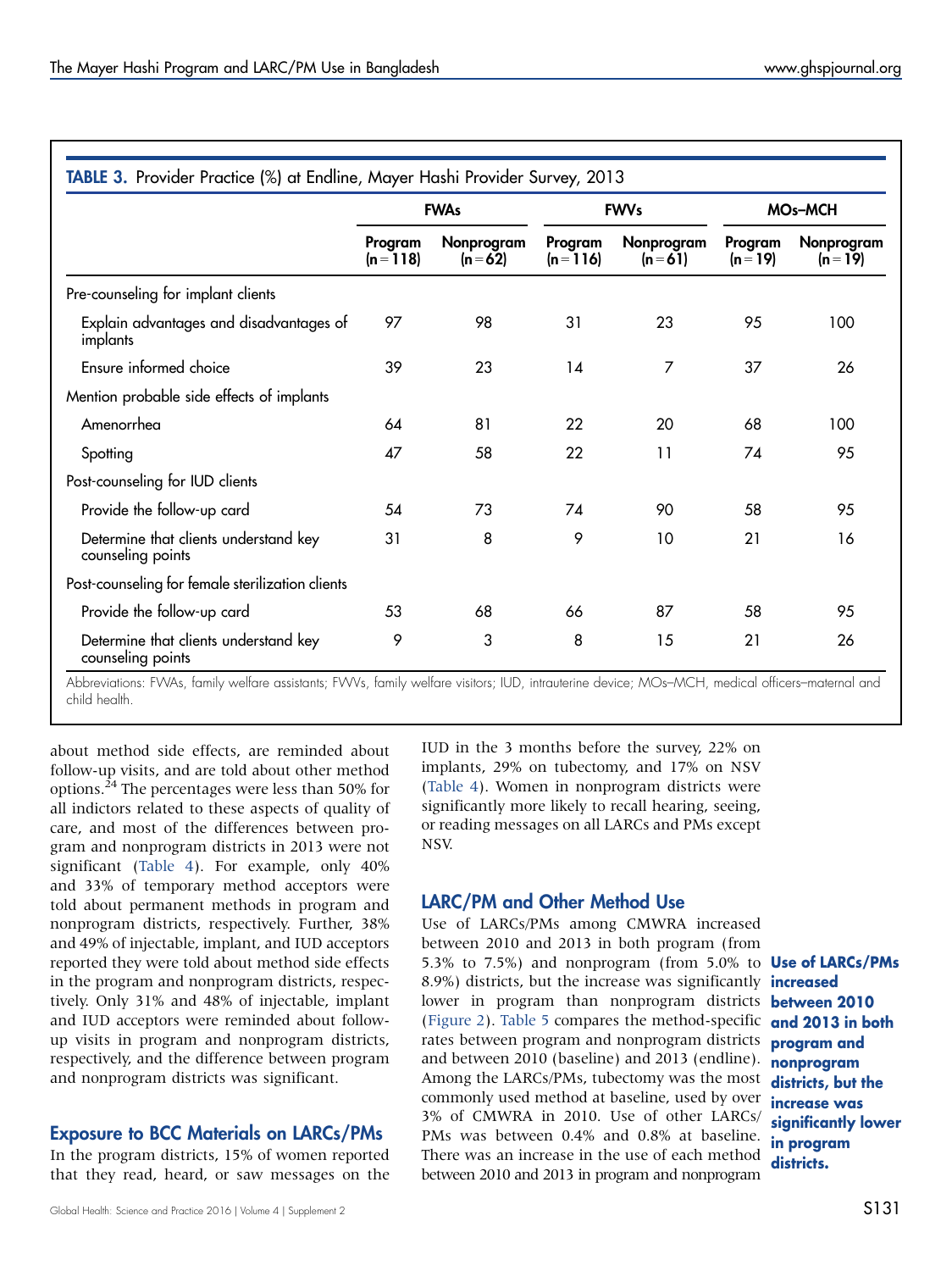<span id="page-10-0"></span>

districts, except for the IUD in program districts, where use declined from 0.5% to 0.4% ( $P \le 0.01$ ). The increase in method use was higher in nonprogram districts than program districts, except for NSV.

The CPR increased by 1.6 percentage points (from 54.2% to 55.8%) in 6 program districts and by 3.5 percentage points (from 58.7% to 62.2%) in 3 nonprogram districts. This means that most of the increase in the CPR was due to an increase in use of LARCs/PMs in both areas. [Figure 2](#page-12-0) confirms that use of other methods besides LARCs/ PMs either declined or was unchanged in both program and nonprogram districts.

#### Multivariate Analysis

[Table 6](#page-14-0) shows the multinomial logit estimates of coefficients for use of LARCs/PMs and other methods. For LARCs/PMs, program impact (which, as discussed in the Methods, is captured by the interaction effect estimated from the predicted probabilities of using LARCs/PMs obtained from the multinomial logit model for each combination of program area and survey wave) is –0.017 and not significant ( $P = .14$ ). Thus, we find that the program did not have any significant effect on increasing the probability of CMWRA using LARCs/PMs.

#### Regional Variation and Health System Context

As noted previously, MH program districts were predominantly located in the eastern region of Bangladesh which tends to have weaker health systems and more conservative values. To explore the role of health system and regional context on our findings, [Table 7](#page-15-0) presents selected indicators of health system context alongside changes in the LARC/PM use observed for subregions within program and nonprogram districts. Characteristics of a stronger health system context include (1) low vacancies of MOs–MCH and UFPOs, (2) high level of client–provider contact, and (3) high level of LARC/PM information dissemination. Nonprogram districts performed better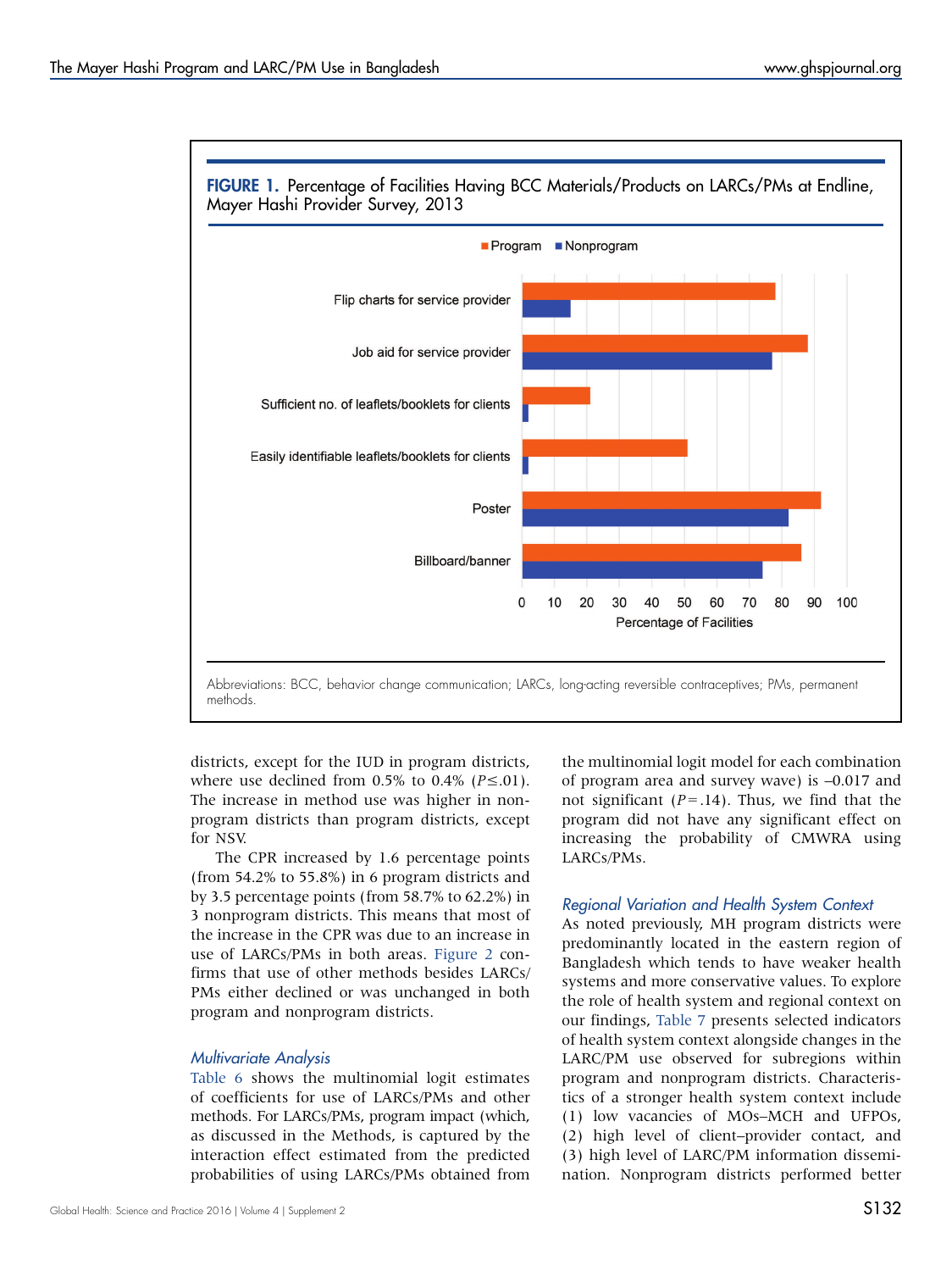| Mayer Hashi Household Survey, 2013                                                                                |         |            |         |             |           |
|-------------------------------------------------------------------------------------------------------------------|---------|------------|---------|-------------|-----------|
|                                                                                                                   |         | Percentage |         | Sample Size |           |
|                                                                                                                   | Program | Nonprogram | Program | Nonprogram  | P Value   |
| Provider contact with CMWRA (in last 3 months)                                                                    |         |            |         |             |           |
| Visited by family planning workers                                                                                | 13      | 23         | 3,194   | 1,637       | $-.001$   |
| Sought health care from government facilities                                                                     | 30      | 44         | 3,117   | 1,544       | < .001    |
| Sought health or family planning care from government<br>facilities                                               | 44      | 55         | 3,117   | 1,544       | < .001    |
| Informed choice – Received family planning or LARC/PM information from providers or facilities (in last 3 months) |         |            |         |             |           |
| Temporary method acceptors who were told about PMs                                                                | 40      | 33         | 410     | 174         | <b>NS</b> |
| Injectable, IUD, and implant acceptors who were told<br>about side effects                                        | 38      | 49         | 216     | 79          | <b>NS</b> |
| Injectable, IUD, and implant acceptors who were<br>reminded about follow-up visits                                | 31      | 48         | 216     | 79          | < 0.05    |
| CMWRA who sought health or family planning care<br>and noticed BCC materials with LARC/PM messages                | 42      | 43         | 1,369   | 854         | <b>NS</b> |
| Exposure to LARC/PM Information - Heard, saw, or read messages <sup>a</sup> (in last 3 months) about:             |         |            |         |             |           |
| <b>IUDs</b>                                                                                                       | 15      | 21         | 3,194   | 1,637       | < .001    |
| Implants                                                                                                          | 22      | 40         | 3,194   | 1,637       | $-.001$   |
| Tubectomy                                                                                                         | 29      | 35         | 3,194   | 1,637       | $-.001$   |
| No-scalpel vasectomy                                                                                              | 17      | 13         | 3,194   | 1,637       | < .001    |
| LARCs/PMs                                                                                                         | 38      | 50         | 3,194   | 1,637       | $-.001$   |
| <b>PMs</b>                                                                                                        | 31      | 35         | 3,194   | 1,637       | < .001    |

<span id="page-11-0"></span>TABLE 4. Women's Reports of Client–Provider Contact, Informed Choice, and Exposure to Information on LARCs/PMs,

Abbreviations: BCC, behavior change communication; CMWRA, currently married women of reproductive age; IUD, intrauterine device; LARCs, long-acting reversible contraceptives; PMs, permanent method; NS, not significant.

<sup>a</sup> From TV, radio, newspaper/magazine, billboard/poster, folk song/theater, courtyard meeting, health/family planning worker, health facility, or friend/relative.

than program districts (both eastern and southcentral regions) on all of these indicators. There was little difference between eastern and southcentral program areas; the program areas in the eastern region had lower vacancies of UFPOs than the south-central program areas but higher vacancies for MOs–MCH, and fewer women visited health facilities for care than in the south-central program districts, which provides fewer opportunities for client–provider interactions. Therefore, it appears that the MH interventions were in districts with weaker health systems. However, the increase in use of LARCs/PMs

in the south-central program districts was only slightly lower than in the nonprogram districts (located in the north-central region), while LARC/ PM use lagged behind in program districts in the eastern region, suggesting that regional factors beyond the health system context may also be important.

## **DISCUSSION**

The primary objective of this evaluation study was to estimate the impact of the Mayer Hashi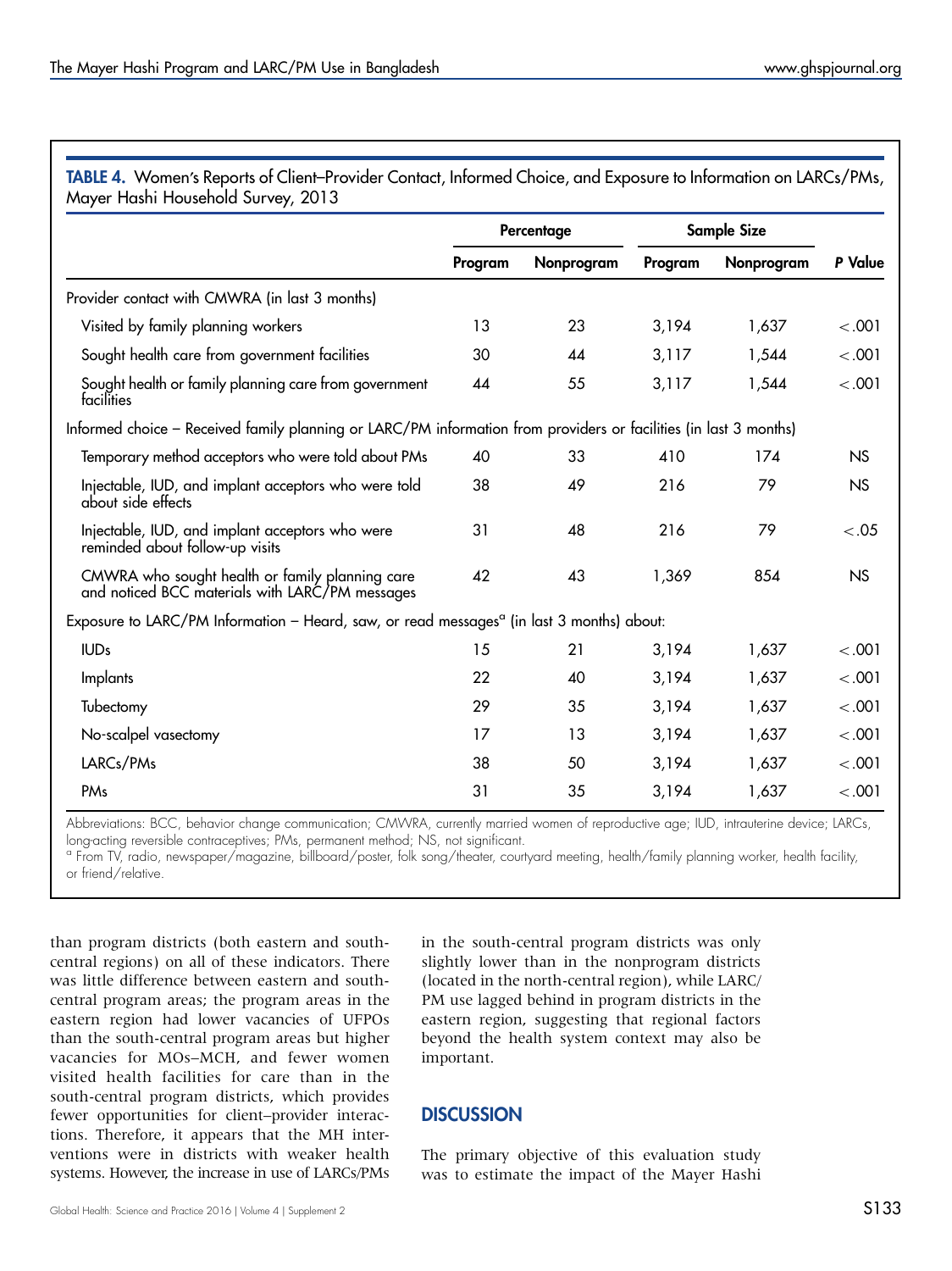

<span id="page-12-0"></span>FIGURE 2. Use of LARCs/PMs and Other Methods, by Program vs. Nonprogram Districts, 2010 and 2013, Mayer Hashi Evaluation

> program on use of LARCs and PMs in the program areas. Additionally, we explored descriptively the intermediate outcomes through which the program aimed to influence use of LARCs and PMs to interpret the findings of the impact analysis. Our findings show that the coverage of service provider training was higher in program than nonprogram districts, but higher training coverage did not necessarily translate into better provider knowledge or reported practice. Service providers in program districts were more aware of policy changes or of new policies than providers in nonprogram districts, but reported practices hardly differed between the 2 types of districts. BCC materials on LARCs and PMs were more commonly found in facilities in program districts than in nonprogram districts, but CMWRA were more likely to recall seeing, hearing, or reading messages on LARCs and PMs in nonprogram districts. The use of LARCs/PMs increased between 2010 and 2013 in both types of districts, but the rate of change was not greater in the program than the nonprogram districts.

The lack of impact of the Mayer Hashi interventions on LARC/PM use at the population level could be related to structural constraints associated with program/service readiness.

One reason suggested for the underutilization of LARCs/PMs in many low- and middle-income countries is that these methods are more challenging for the health system to deliver than short-acting methods.<sup>2,5</sup> Our analysis suggests that the Mayer Hashi program districts were programmatically less ''ready'' than nonprogram districts to provide

LARCs and PMs. Notably, program districts had a higher rate of vacancy of MOs–MCH, the only provider of implants and female and male sterilization, than nonprogram districts. Also, vacancy of UFPOs, the upazila (subdistrict) family planning manager who supervises family planning outreach activities, was higher in the program than nonprogram districts.

The government monitoring and supervision system is also weak. The ongoing monitoring and supervision of the trained providers was the responsibility of the government of Bangladesh and not in the scope of the Mayer Hashi program, which resulted in weaknesses in support for translation of knowledge and skills acquired in training into behavior change. The providers did not receive any mentoring or supportive supervision, a crucial element of performance improvement. Moreover, LARC/PM service delivery requires carefully designed activities to deal with quality of care, clients' conservative outlook in the program districts, and many other challenges. The program districts, with poor program readiness and other problems, had an increase in LARC/ PM use of 2 percentage points, compared with 4 percentage points in the nonprogram districts. This increase of 2 percentage points is considerable in view of all the challenges in the program districts. CMWRA in program districts reported less contact with the health system than women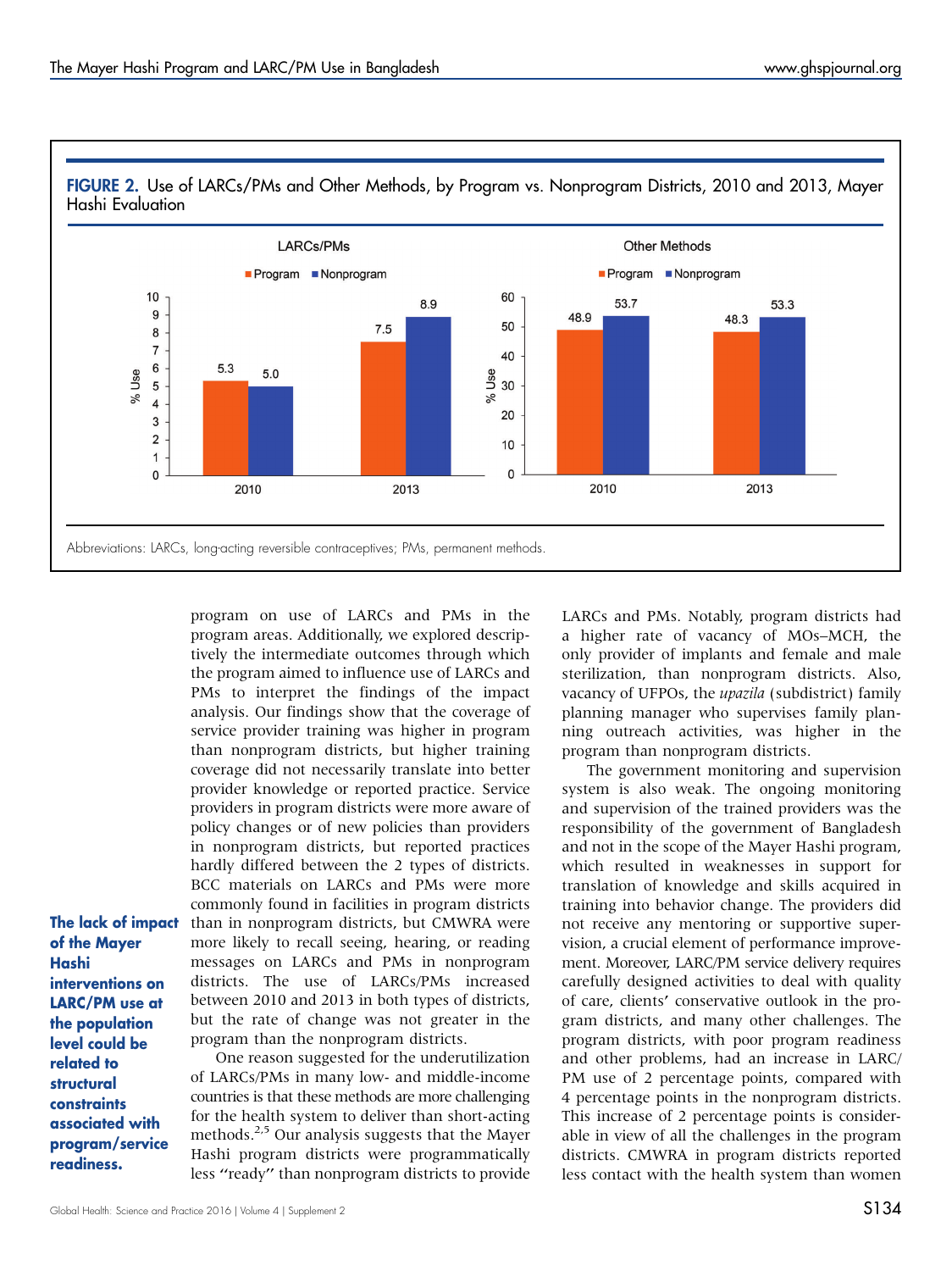<span id="page-13-0"></span>

|             | % Reporting Use |      |        |  |  |  |  |
|-------------|-----------------|------|--------|--|--|--|--|
|             | 2010            | 2013 | Change |  |  |  |  |
| iud         |                 |      |        |  |  |  |  |
| Program     | 0.5             | 0.4  | $-0.1$ |  |  |  |  |
| Nonprogram  | 04              | 0.6  | 0.2    |  |  |  |  |
| Implant     |                 |      |        |  |  |  |  |
| Program     | 0.7             | 1.2  | 0.5    |  |  |  |  |
| Nonprogram  | 0.8             | 1.9  | 1.1    |  |  |  |  |
| Tubectomy   |                 |      |        |  |  |  |  |
| Program     | 3.7             | 4.9  | 1.2    |  |  |  |  |
| Nonprogram  | 3.2             | 5.7  | 2.5    |  |  |  |  |
| <b>NSV</b>  |                 |      |        |  |  |  |  |
| Program     | 0.4             | 1.0  | 0.6    |  |  |  |  |
| Nonprogram  | 0.5             | 0.8  | 0.3    |  |  |  |  |
| Any LARC/PM |                 |      |        |  |  |  |  |
| Program     | 5.3             | 7.5  | 2.1    |  |  |  |  |
| Nonprogram  | 5.0             | 8.9  | 4.0    |  |  |  |  |

reproductive age; IUD, intrauterine device; LARC, longacting reversible contraceptive; PM, permanent method; NSV, no-scalpel vasectomy.

in nonprogram districts. Family planning workers' home visits and visits by women to heath facilities for family planning or other care were both higher in the nonprogram districts.

Some interventions were undertaken at the policy level to influence the enabling environment. In particular, policy-level work was successful in expanding provision of LARCs and PMs to include the Directorate General of Health Services and private/NGO providers, and the project began training these providers too. These larger system changes will likely take time to affect the health system environment substantially, however.

Because of the generally lower desire for fertility limitation and weaker health systems in the eastern region where the Mayer Hashi districts were largely located, it may be more appropriate to focus on increasing use of short-acting methods in the immediate future. In contrast, the western region has an environment that is likely to be more conducive to LARC/PM promotion because of the higher desire for fertility limitation and higher use of contraception there, and the region's stronger family planning program infrastructure.

The MH team routinely examined quarterly trends in LARC/PM acceptance in the MH districts. These analyses of routine service statistics indicated that LARC/PM use was increasing and that the project was exceeding its objectives.<sup>15</sup> The lack of impact of the project becomes apparent when the increase in LARC/PM use in program districts is compared with the increase in nonprogram districts. Such an analysis is beyond the scope of most project monitoring plans, but this illustrates the limitations of relying primarily on monitoring service statistics in program areas to track progress toward objectives.

There is a relatively long series of intermediate steps from the project interventions to the outcome of increased LARC/PM use at the population level. The midterm evaluation commissioned by USAID identified some limitations in intermediate steps (e.g., BCC activities) from key informant interviews and site visits. The evaluation noted that providers who were trained in postpartum IUD insertion had little opportunity to apply those skills because postpartum women were not strongly motivated to accept IUDs.<sup>15</sup> Such implementation insights are helpful. However, as noted previously, there was no systematic plan for following up with providers to assess the effect of training on practice, or for monitoring other intermediate steps in the program. Increased attention to process evaluation to complement outcome monitoring and impact evaluation can identify interventions that are effective and those that are ineffective, and inform corrections to the program.25

#### **Limitations**

This article reports on an evaluation of a program operating at scale under real-world conditions. Such evaluations face a number of design and implementation challenges that require pragmatic and creative approaches.<sup>26,27</sup> We faced a common challenge: the evaluation was requested toward the end of the project, so we could not collect baseline data specific to the evaluation. For example, it was not possible to ensure that the program and nonprogram districts had similar health system capacities.

Because of the lower desire for fertility limitation and the weaker health systems in the eastern region of Bangladesh, it may be more appropriate to focus on increasing use of short-acting methods in the immediate future.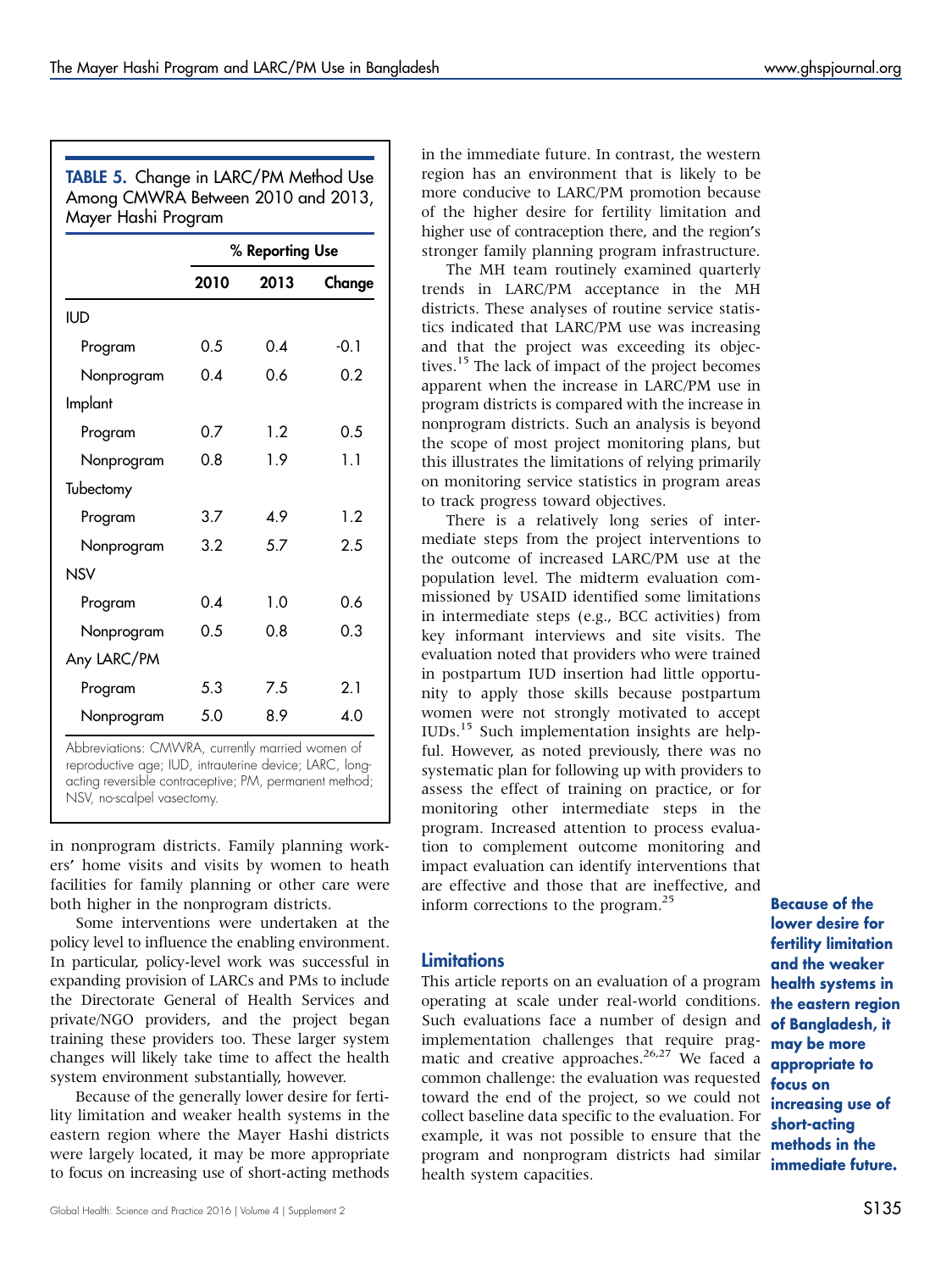|                               |             | LARCs/PMs |         |             | <b>Other Methods</b> |         |
|-------------------------------|-------------|-----------|---------|-------------|----------------------|---------|
|                               | Coefficient | <b>SE</b> | P Value | Coefficient | <b>SE</b>            | P Value |
| Program (ref: nonprogram)     | $-0.084$    | 0.088     | .34     | $-0.243$    | 0.049                | 100.5   |
| Year 2013 (ref: 2010)         | 0.616       | 0.157     | < .001  | 0.145       | 0.070                | .04     |
| Program X Year                | $-0.359$    | 0.182     | .05     | $-0.223$    | 0.093                | .02     |
| Age, years (ref: 25-29)       |             |           |         |             |                      |         |
| $<$ 20                        | $-2.396$    | 0.280     | < .001  | $-0.812$    | 0.072                | < .001  |
| $20 - 24$                     | $-1.039$    | 0.166     | < .001  | $-0.283$    | 0.056                | < .001  |
| $30 - 34$                     | 0.691       | 0.122     | < .001  | 0.247       | 0.072                | .001    |
| $35 - 39$                     | 1.071       | 0.127     | < .001  | 0.460       | 0.071                | < .001  |
| $40 - 44$                     | 0.487       | 0.155     | .002    | $-0.054$    | 0.078                | .49     |
| $45 - 49$                     | 0.169       | 0.157     | .28     | $-1.269$    | 0.081                | < .001  |
| Education (ref: no education) |             |           |         |             |                      |         |
| Primary incomplete            | 0.242       | 0.110     | .03     | 0.189       | 0.057                | .001    |
| Primary complete              | $-0.164$    | 0.127     | .20     | 0.273       | 0.053                | < .001  |
| Secondary incomplete          | $-0.276$    | 0.140     | .05     | 0.231       | 0.061                | < .001  |
| Secondary complete or higher  | $-0.589$    | 0.197     | .003    | 0.279       | 0.085                | .001    |
| Wealth quintile (ref: lowest) |             |           |         |             |                      |         |
| Second                        | $-0.207$    | 0.115     | .07     | 0.064       | 0.056                | .25     |
| Middle                        | $-0.285$    | 0.124     | .02     | $-0.139$    | 0.061                | .02     |
| Fourth                        | $-0.263$    | 0.135     | .05     | $-0.221$    | 0.072                | .002    |
| Highest                       | $-0.380$    | 0.171     | .03     | $-0.378$    | 0.083                | < .001  |
| Religion (ref: Muslim)        |             |           |         |             |                      |         |
| Non-Muslim                    | 0.545       | 0.137     | < .001  | 0.278       | 0.063                | < .001  |
| Sector (ref: rural)           |             |           |         |             |                      |         |
| Urban                         | 0.278       | 0.115     | .02     | 0.286       | 0.054                | 100.5   |
| Constant                      | $-1.988$    | 0.129     | < .001  | 0.380       | 0.073                | < .001  |
| Program effect <sup>a</sup>   |             |           |         |             |                      |         |
| Interaction effect            | $-0.017$    | 0.011     | .14     | $-0.038$    | 0.021                | .07     |
|                               |             |           |         |             |                      |         |

<span id="page-14-0"></span>TABLE 6. Multinomial Logit Coefficient Estimates and Estimated Program (Interaction) Effect for LARC/PM Use and

Abbreviations: LARC, long-acting reversible contraceptive; PM, permanent method; SE, standard error.

<sup>a</sup> Estimated from the predicted probabilities of LARC/PM use or other method use obtained from the model for each program area by survey year combination, in line with the difference-in-difference approach to estimate program impact, as described in the main body of the article.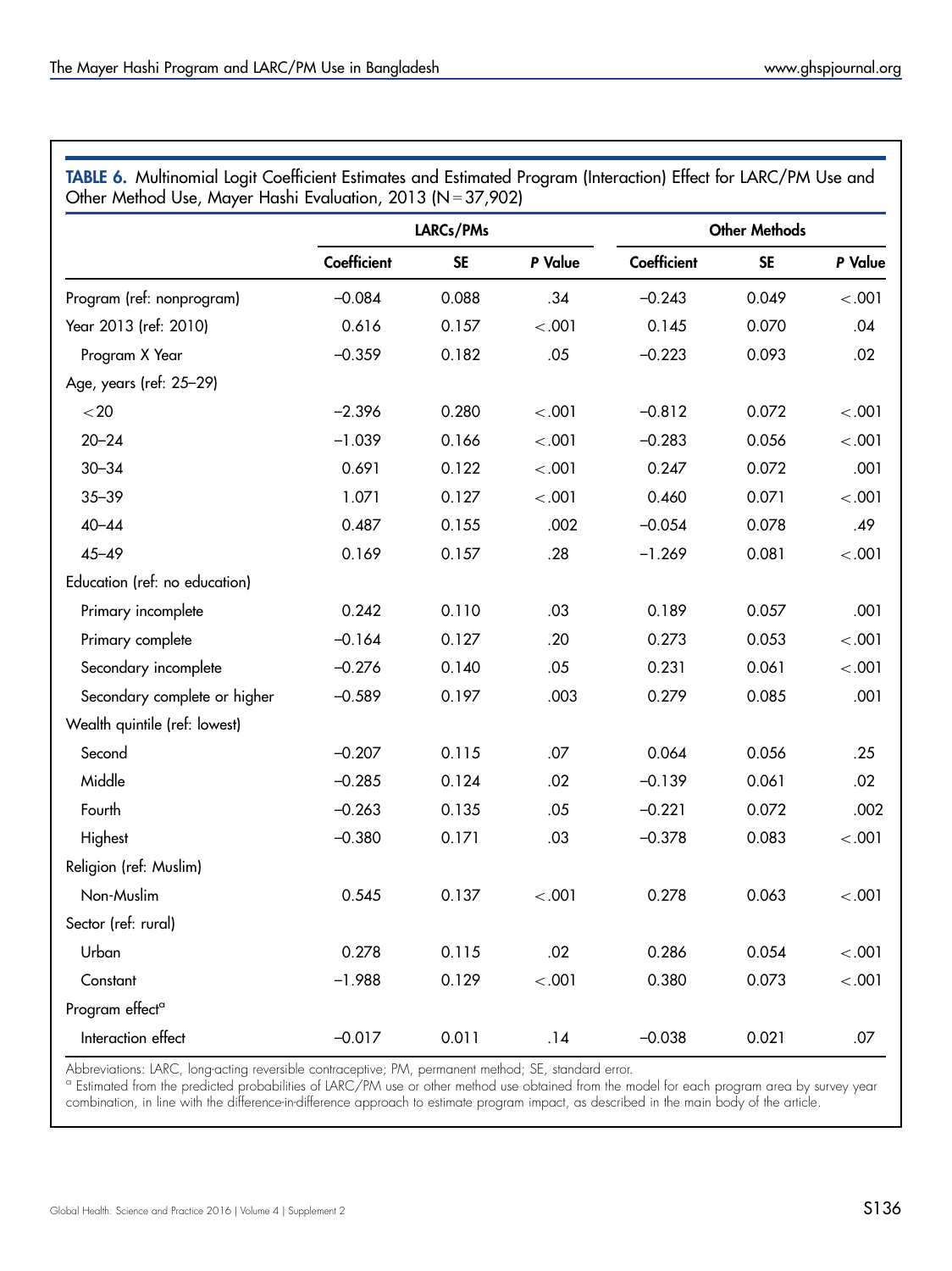<span id="page-15-0"></span>

|             | TABLE 7. Indicators of Regional Health System Strength and Increase in LARC/PM Use, Mayer |  |  |  |  |
|-------------|-------------------------------------------------------------------------------------------|--|--|--|--|
| Hashi, 2013 |                                                                                           |  |  |  |  |

|                                                                          | <b>Program Districts</b> | <b>Nonprogram Districts</b> |                      |
|--------------------------------------------------------------------------|--------------------------|-----------------------------|----------------------|
|                                                                          | Eastern region           | South-central region        | North-central region |
| Vacancy of UFPO, %                                                       | 36                       | 47                          | 10                   |
| Vacancy of MO-MCH, %                                                     | 56                       | 38                          | 19                   |
| CMWRA visited by FWA and other family<br>planning worker, <sup>a</sup> % | 13                       | 12                          | 23                   |
| CMWRA sought health/family planning<br>care from facilities, %           | 41                       | 49                          | 55                   |
| CMWRA heard, saw, or read about<br>LARCs/PMs, %                          | 38                       | 37                          | 50                   |
| Increase in LARC/PM use between 2010<br>and 2013, percentage pointsb     | 1.6                      | 3.3                         | 4.0                  |

Abbreviations: CMWRA, currently married women of reproductive age; FWA, family welfare assistant; LARC, long-acting reversible contraceptive; MO–MCH, medical officer–maternal and child health; PM, permanent method; UFPO, upazila (subdistrict) family planning officer.

<sup>a</sup> Although FWAs are supposed to make home visits every 2 months, in practice less than 20% of CMWRA reported that they were visited by a family planning worker in the 6 months prior to the 2011 Demographic and Health Survey.' b It was not possible to match the program and nonprogram districts in the health system characteristics that may affect couples' LARC/PM use.

We did not have baseline data on provider knowledge and behavior or on women's knowledge of and attitudes toward LARCs and PMs. Therefore, our analysis of the intermediate outcomes through which the program aimed to influence use of LARCs and PMs is limited to a comparison between program and nonprogram districts at endline only and is therefore more descriptive. It is possible that provider knowledge and practice were weaker in program than in nonprogram districts at baseline, and that the interventions brought the providers in the program districts up to the level of those in nonprogram districts. However, the baseline use of LARCs/PMs was the same in program and nonprogram areas, so it does not appear that any baseline differences in provider knowledge and practice were associated with a difference in use of LARCs/PMs. Therefore, while we might be missing some effects of training on the intermediate step of provider knowledge and practice, it is unlikely that this limitation explains the lack of effect of the interventions on LARC/ PM use.

The DID estimation strategy to evaluate the program effect on LARC/PM use was the

strongest evaluation design available to us. The DID model rests on the assumption that the change observed in the nonprogram districts is a proxy for the change that would have been observed in the program districts in the absence of the interventions. It is not possible to test this assumption directly, although trends in LARC/PM use appear to have been similar in program and nonprogram districts between 2004 and 2010. This is a limitation of DID analyses in general, however.

#### CONCLUSION AND RECOMMENDATIONS

Use of LARCs and PMs is increasing slowly in Bangladesh, but the increase is greater in districts or regions where the health system is stronger or the desire for family limitation is stronger. Provider vacancy is universally a crucial factor in efforts to improve health services. The availability of appropriate, high-quality providers for LARCs and PMs has been a challenge in Bangladesh for many years in spite of its substantial progress in health care. $23,28$ 

An immediate solution to these challenges is unlikely; therefore, Bangladesh should seek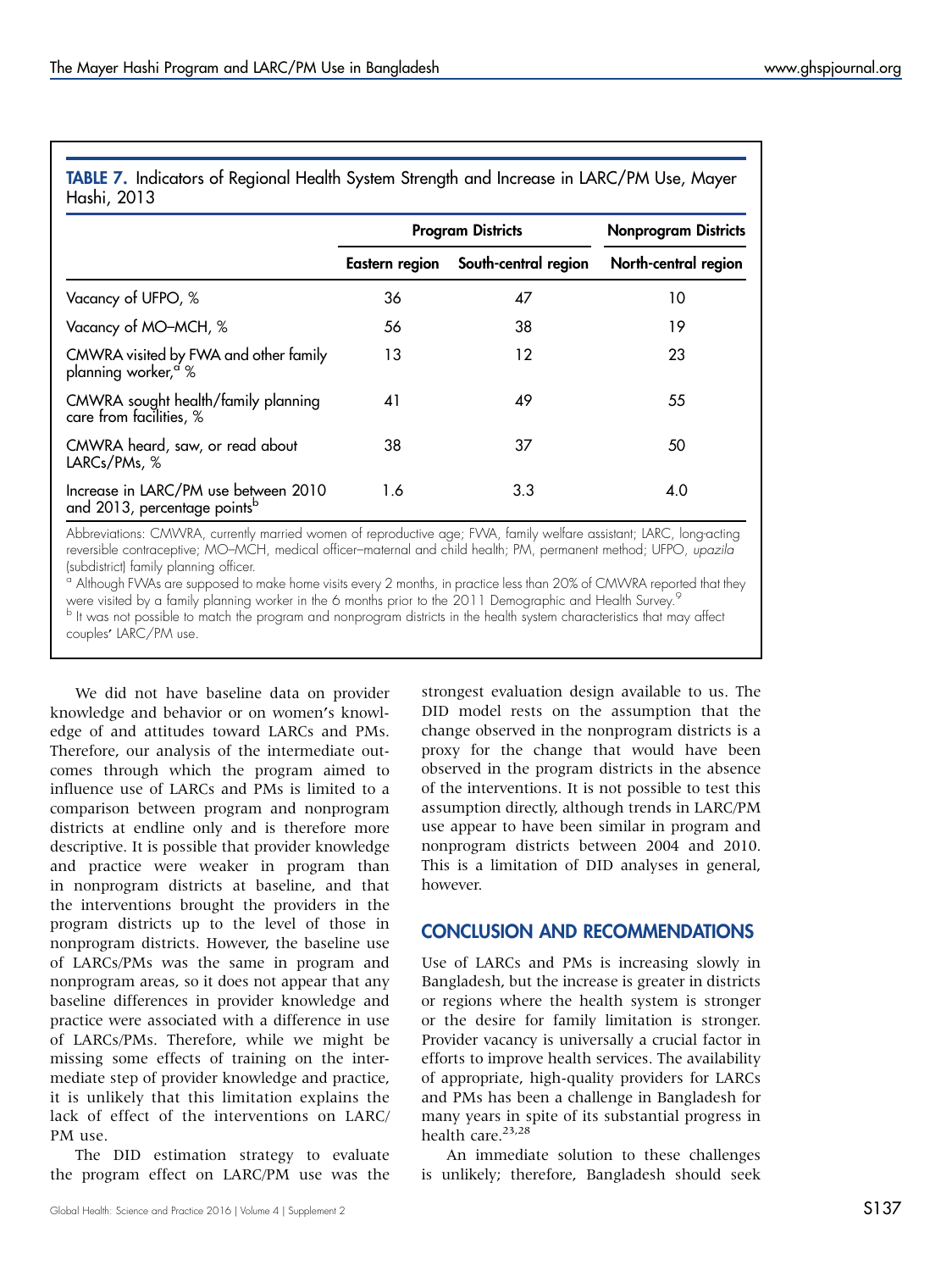alternative and/or supplemental avenues to provide high-quality LARC/PM services. The privatization of LARC and PM services is one option. The Bangladesh government has opened up LARC/ PM services to the private sector recently, and combined efforts of the public-, private-, and NGO sectors should be encouraged, especially in view of the recent growth of the private sector for family planning and other reproductive and child health services.<sup>6,29</sup> Further operations research is needed to discover innovative, affordable, and effective interventions to improve LARC/PM service delivery within a constrained health system, and more attention to process evaluation will improve our understanding of implementation and progress along the program pathway to complement outcome monitoring and impact evaluations.

Acknowledgments: MEASURE Evaluation is funded by the U.S. Agency for International Development (USAID) under Cooperative Agreement GHA-A-00-08-00003-00 and is implemented by the Carolina Population Center at the University of North Carolina at Chapel Hill, in association with Palladium Group, ICF International; John Snow, Inc.; Management Sciences for Health; and Tulane University. We are grateful to the Carolina Population Center (R24 HD050924) for general support. The cooperation of the Mayer Hashi team, led by Abu Jamil Faisel, in this evaluation work is appreciated. Kanta Jamil provided valuable comments on this evaluation. The opinions expressed in this article do not necessarily reflect the views of USAID or the United States government.

Competing Interests: None declared.

## **REFERENCES**

- 1. Speidel JJ, Harper CC, Shields WC. The potential of long-acting reversible contraception to decrease unintended pregnancy. Contraception. 2008;78(3):197–200. [CrossRef](http://dx.doi.org/10.1016/j.contraception.2008.06.001). [Medline](http://www.ncbi.nlm.nih.gov/pubmed/18692608)
- 2. Wickstrom J, Jacobstein R. Contraceptive security: incomplete without long-acting and permanent methods of family planning. Stud Fam Plann. 2011;42(4):291–298. [CrossRef](http://dx.doi.org/10.1111/j.1728-4465.2011.00292.x). [Medline](http://www.ncbi.nlm.nih.gov/pubmed/22292248)
- 3. Staveteig S, Mallick L, Winter R. Uptake and discontinuation of long-acting reversible contraceptives (LARCs) in low-income countries. DHS Analytical Studies No. 54. Rockville (MD): ICF International; 2015. Available from: [https://dhsprogram.com/](https://dhsprogram.com/pubs/pdf/AS54/AS54.pdf) [pubs/pdf/AS54/AS54.pdf](https://dhsprogram.com/pubs/pdf/AS54/AS54.pdf)
- 4. Hubacher D, Mavranezouli I, McGinn E. Unintended pregnancy in sub-Saharan Africa: magnitude of the problem and potential role of contraceptive implants to alleviate it. Contraception. 2008;78(1):73–78. [CrossRef.](http://dx.doi.org/10.1016/j.contraception.2008.03.002) [Medline](http://www.ncbi.nlm.nih.gov/pubmed/18555821)
- 5. Stunning popularity of LARCs with good access and quality: a major opportunity to meet family planning needs. Glob Health Sci Pract. 2015;3(1):12–13. [CrossRef](http://dx.doi.org/10.9745/GHSP-D-15-00044). [Medline](http://www.ncbi.nlm.nih.gov/pubmed/25745116)
- 6. National Institute of Population Research and Training (NIPORT); Mitra and Associates; ICF International. Bangladesh demographic and health survey 2014. Dhaka (Bangladesh): NIPORT; 2016. Co-published by Mitra and Associates and ICF International. Available from: [https://dhsprogram.com/pubs/](https://dhsprogram.com/pubs/pdf/FR311/FR311.pdf) [pdf/FR311/FR311.pdf](https://dhsprogram.com/pubs/pdf/FR311/FR311.pdf)
- 7. Mitra SN, Kamal GM. Bangladesh contraceptive prevalence survey--1983. Final report. Dhaka (Bangladesh): Mitra and Associates; 1985.
- 8. National Institute of Population and Research and Training (NIPORT); Mitra Associates; ORC Macro. Bangladesh demographic and health survey 2011. Dhaka (Bangladesh): NIPORT; 2013. Co-published by Mitra Associates and ORC Macro. Available from: [http://dhsprogram.com/pubs/pdf/](http://dhsprogram.com/pubs/pdf/fr265/fr265.pdf) [fr265/fr265.pdf](http://dhsprogram.com/pubs/pdf/fr265/fr265.pdf)
- 9. STATcompiler [Internet]. Rockville (MD): ICF International. 1985 [cited 2016 May 31]. Available from: [http://legacy.](http://legacy.statcompiler.com/) [statcompiler.com/](http://legacy.statcompiler.com/)
- 10. Bairagi R, Rahman M. Contraceptive failure in Matlab, Bangladesh. Int Fam Plan Perspect. 1996;22(1):21–25. [CrossRef](http://dx.doi.org/10.2307/2950798)
- 11. Curtis S, Evens E, Sambisa W. Contraceptive discontinuation and unintended pregnancy: an imperfect relationship. Int Perspect Sex Reprod Health. 2011;37(2):58–66. [CrossRef](http://dx.doi.org/10.1363/3705811). [Medline](http://www.ncbi.nlm.nih.gov/pubmed/21757420)
- 12. Singh S, Hossain A, Maddow-Zimet I, Bhuiyan HU, Vlassoff M, Hussain R. The incidence of menstrual regulation procedures and abortion in Bangladesh, 2010. Int Perspect Sex Reprod Health. 2012;38(3):122–132. [CrossRef](http://dx.doi.org/10.1363/3812212). [Medline](http://www.ncbi.nlm.nih.gov/pubmed/23018134)
- 13. Khuda B,Kane TT,Phillips JF, editors. Improving the Bangladesh Health and Family Planning Programme: lessons learned through operations research. Dhaka (Bangladesh): International Centre for Diarrhoeal Disease Research; 1997. Available from: [http://](http://pdf.usaid.gov/pdf_docs/PNACL953.pdf) [pdf.usaid.gov/pdf\\_docs/PNACL953.pdf](http://pdf.usaid.gov/pdf_docs/PNACL953.pdf)
- 14. EngenderHealth. Baseline survey report, Mayer Hashi Project. Dhaka (Bangladesh): EngenderHealth; 2011.
- 15. United States Agency for International Development (USAID). Midterm performance evaluation of The Mayer Hashi Project: effective delivery of long-acting and permanent family planning methods and maternal health services in Bangladesh. Washington (DC): USAID; 2012. Available from: [http://pdf.](http://pdf.usaid.gov/pdf_docs/pdact724.pdf) [usaid.gov/pdf\\_docs/pdact724.pdf](http://pdf.usaid.gov/pdf_docs/pdact724.pdf)
- 16. Rahman M, Curtis SL, Haider MM. Impact evaluation of the Mayer Hashi Program of long-acting and permanent methods of contraception in Bangladesh. Chapel Hill (NC): MEASURE Evaluation; 2014. Available from: [http://www.cpc.unc.edu/](http://www.cpc.unc.edu/measure/resources/publications/tr-14-102) [measure/resources/publications/tr-14-102](http://www.cpc.unc.edu/measure/resources/publications/tr-14-102)
- 17. EngenderHealth. The SEED assessment guide for family planning programming. New York: EngenderHealth; 2011. Available from: [http://www.engenderhealth.org/files/pubs/family](http://www.engenderhealth.org/files/pubs/family-planning/seed-model/seed-assessment-guide-for-family-planning-programming-english.pdf)[planning/seed-model/seed-assessment-guide-for-family](http://www.engenderhealth.org/files/pubs/family-planning/seed-model/seed-assessment-guide-for-family-planning-programming-english.pdf)[planning-programming-english.pdf](http://www.engenderhealth.org/files/pubs/family-planning/seed-model/seed-assessment-guide-for-family-planning-programming-english.pdf)
- 18. The RESPOND Project. Holistic approach enhances family planning programs: RESPOND's experience with the SEED Programming Model. New York: EngenderHealth, RESPOND Project; 2014. Available from: [http://www.respond-project.org/](http://www.respond-project.org/pages/files/6_pubs/project_briefs/Project-Brief-27-SEED-August2014.pdf) [pages/files/6\\_pubs/project\\_briefs/Project-Brief-27-SEED-](http://www.respond-project.org/pages/files/6_pubs/project_briefs/Project-Brief-27-SEED-August2014.pdf)[August2014.pdf](http://www.respond-project.org/pages/files/6_pubs/project_briefs/Project-Brief-27-SEED-August2014.pdf)
- 19. Angrist JD, Pischke J-S. Mostly harmless econometrics: an empiricist's companion. Princeton (NJ): Princeton University Press; 2009.
- 20. Meyer B. Natural and quasi-experiments in economics. J Bus Econ Stat. 1995;13(2):151–161. [CrossRef](http://dx.doi.org/10.2307/1392369)
- 21. Lance P, Guilkey D, Hattori A, Angeles G. How do we know if a program made a difference? A guide to statistical methods for program impact evaluation. Chapel Hill (NC): MEASURE Evaluation; 2014. Available from: [http://www.cpc.unc.edu/](http://www.cpc.unc.edu/measure/resources/publications/ms-14-87-en) [measure/resources/publications/ms-14-87-en](http://www.cpc.unc.edu/measure/resources/publications/ms-14-87-en)
- 22. National Institute of Population and Research and Training (NIPORT); MEASURE Evaluation; icddr,b. Bangladesh maternal mortality and health care survey 2010. Dhaka (Bangladesh): NIPORT; 2012. Co-published by MEASURE Evaluation and icddr,b. Available from: [http://www.cpc.unc.edu/measure/resources/](http://www.cpc.unc.edu/measure/resources/publications/tr-12-87) [publications/tr-12-87](http://www.cpc.unc.edu/measure/resources/publications/tr-12-87)